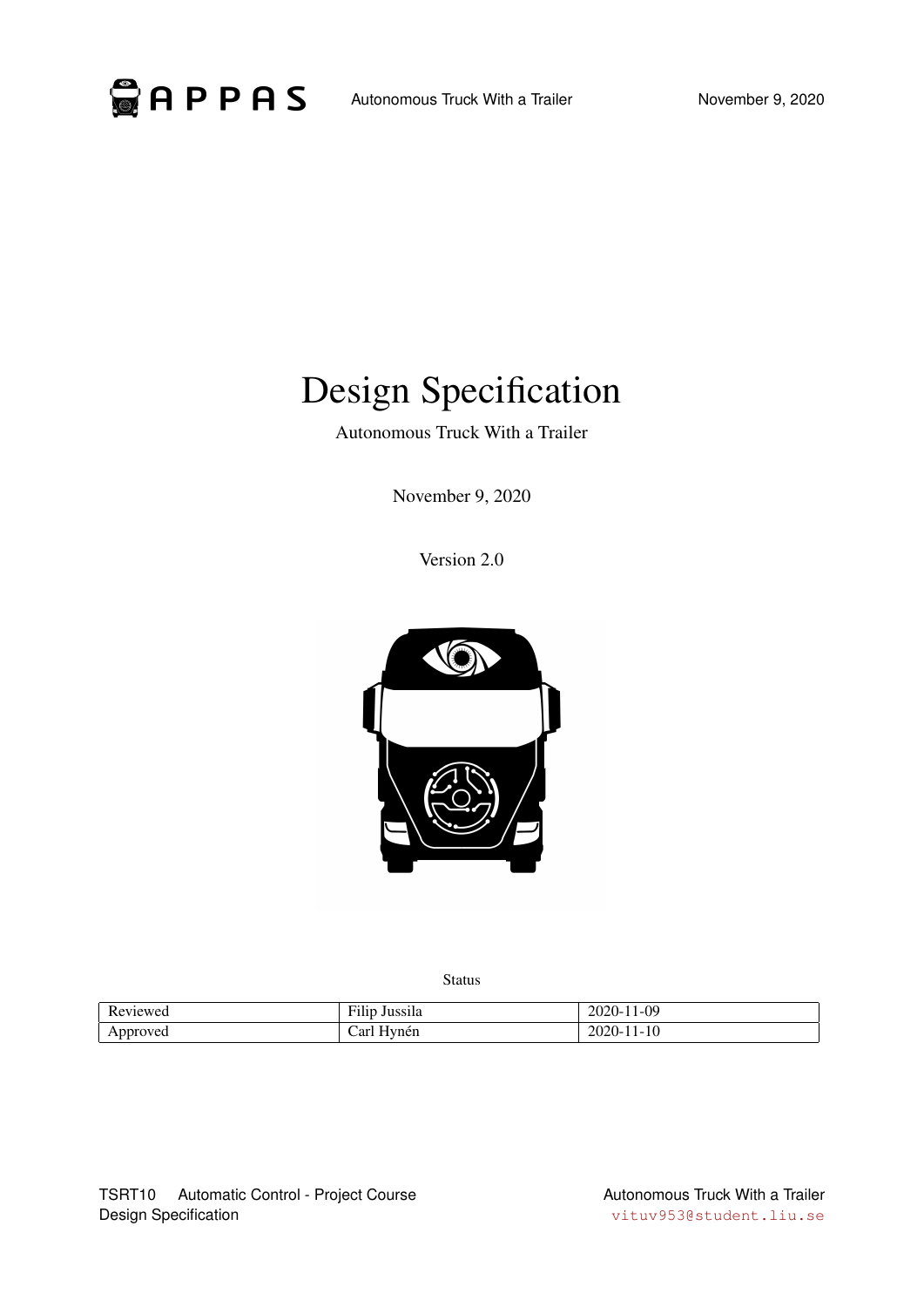

| THUJUL TULITILI                |                                                                                                      |  |
|--------------------------------|------------------------------------------------------------------------------------------------------|--|
| Group E-mail:                  | vituv953@student.liu.se                                                                              |  |
| Homepage:                      | https://tsrt10.gitlab-pages.liu.se/2020/rev_truck                                                    |  |
| Orderer:                       | Carl Hynén, Linköping University<br>Phone: +46 73-562 34 34<br>E-mail: carl.hynen@liu.se             |  |
| Supervisor:                    | Daniel Arnström, Linköping University<br>Phone: $+46$ 76-831 24 09<br>E-mail: daniel.arnstrom@liu.se |  |
| Customer / Course Responsible: | Daniel Axehill, Linköping University<br>Phone: $+46$ 13-28 40 42<br>E-mail: daniel.axehill@liu.se    |  |

# Project Identity

# Participants of the group

| <b>Name</b>          | <b>Responsibility</b>    | E-mail                            |
|----------------------|--------------------------|-----------------------------------|
| Per Antonsson        |                          | peran080@student.liu.se           |
| Edvin Bourelius      |                          | edybo949@student.liu.se           |
| <b>Gustav Erbing</b> |                          | guser450@student.liu.se           |
| Johan Gustafsson     |                          | johgu927@student.liu.se           |
| Anton Holgersson     | Information Manager (IM) | antho $223@$ student. liu.se      |
| Ofa Ismail           | Software Architect (SW)  | abdis077@student.liu.se           |
| Filip Jussila        | Document Manager (DM)    | $\text{fil}$ ju425@student.liu.se |
| Per Liljeström       | Test Leader (TL)         | perli397@student.liu.se           |
| Katherine Rajala     |                          | katra 756@student.liu.se          |
| David Salomonsson    | Design Manager (DeM)     | davs358@student.liu.se            |
| Viktor Uvesten       | Project Leader (PL)      | vituv $953@$ student.liu.se       |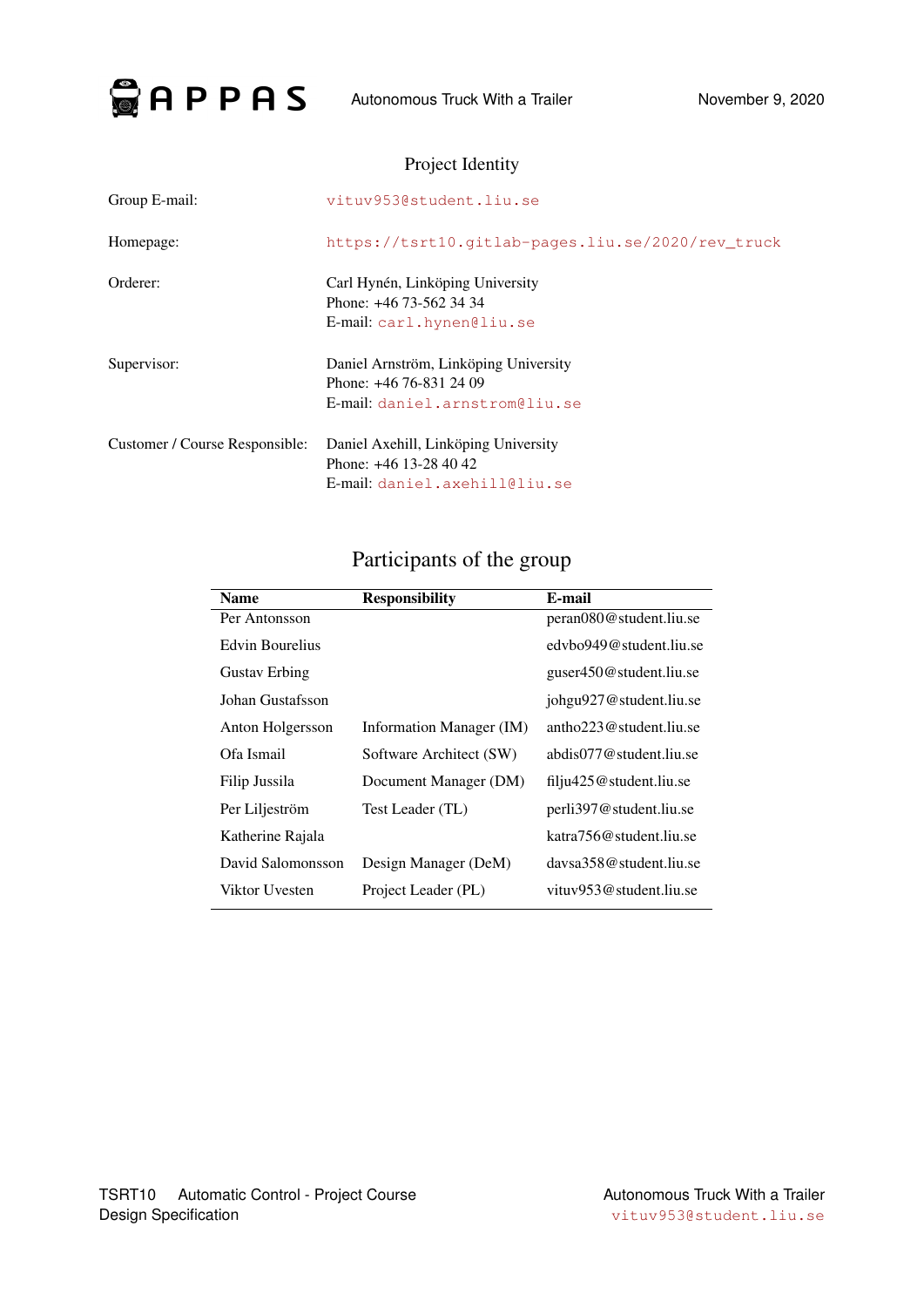

# **CONTENTS**

| $\mathbf{1}$ |      | Introduction                       |
|--------------|------|------------------------------------|
|              | 1.1  |                                    |
|              | 1.2. |                                    |
| 2            |      | 2<br><b>System Overview</b>        |
|              | 2.1  | $\overline{2}$                     |
|              | 2.2. | 5                                  |
| 3            |      | <b>MPC</b> Controller<br>6         |
|              | 3.1  | 6                                  |
|              | 3.2  | 6                                  |
|              | 3.3  | 7                                  |
|              | 3.4  | 9                                  |
|              | 3.5  | 9                                  |
|              | 3.6  | 13                                 |
|              | 3.7  | 13                                 |
| 4            |      | 15<br><b>Communications System</b> |
|              | 4.1  | -15                                |
|              | 4.2  | 15                                 |
| 5            |      | 16<br>Visualization System         |
|              | 5.1  | <b>16</b>                          |
|              | 5.2  | <b>16</b>                          |
|              | 5.3  | <sup>16</sup>                      |
|              | 5.4  | <sup>16</sup>                      |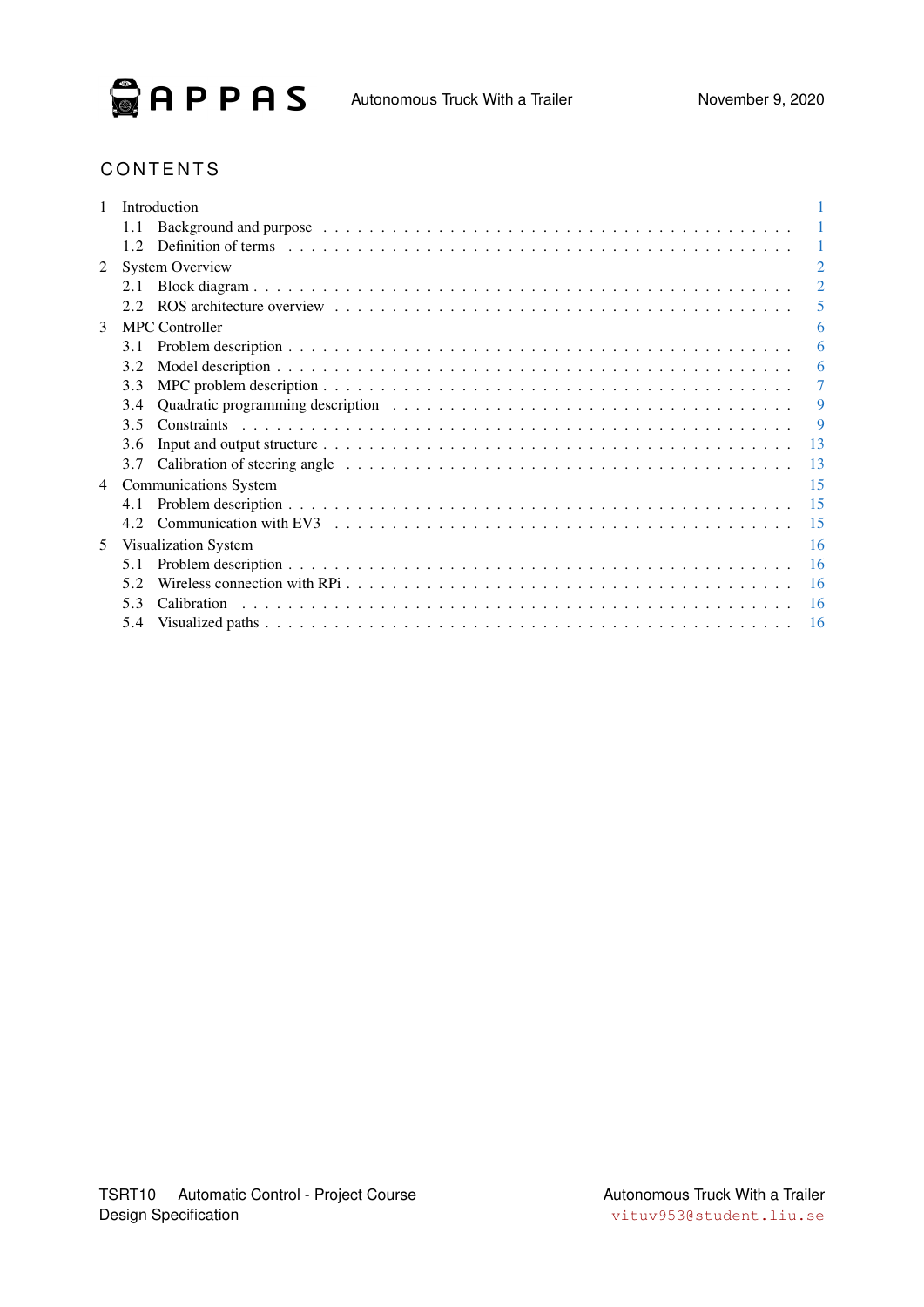

# DOCUMENT HISTORY

| Version | Date             | <b>Changes made</b>                                 | <b>Made by</b> | <b>Reviewer</b> |
|---------|------------------|-----------------------------------------------------|----------------|-----------------|
| 0.1     | 2020-09-30       | First draft                                         | Project Group  | Viktor Uvesten  |
| 0.2     | 2020-10-04       | Fixed comments and added content                    | Project Group  | Viktor Uvesten  |
| 0.3     | $2020 - 10 - 05$ | Clarified MPC structure with the help of supervisor | Project Group  | Filip Jussila   |
| 1.0     | 2020-10-07       | Improved models, figures, formalities and language  | Project Group  | Filip Jussila   |
| 2.0     | 2020-11-09       | Final draft                                         | Project Group  | Filip Jussila   |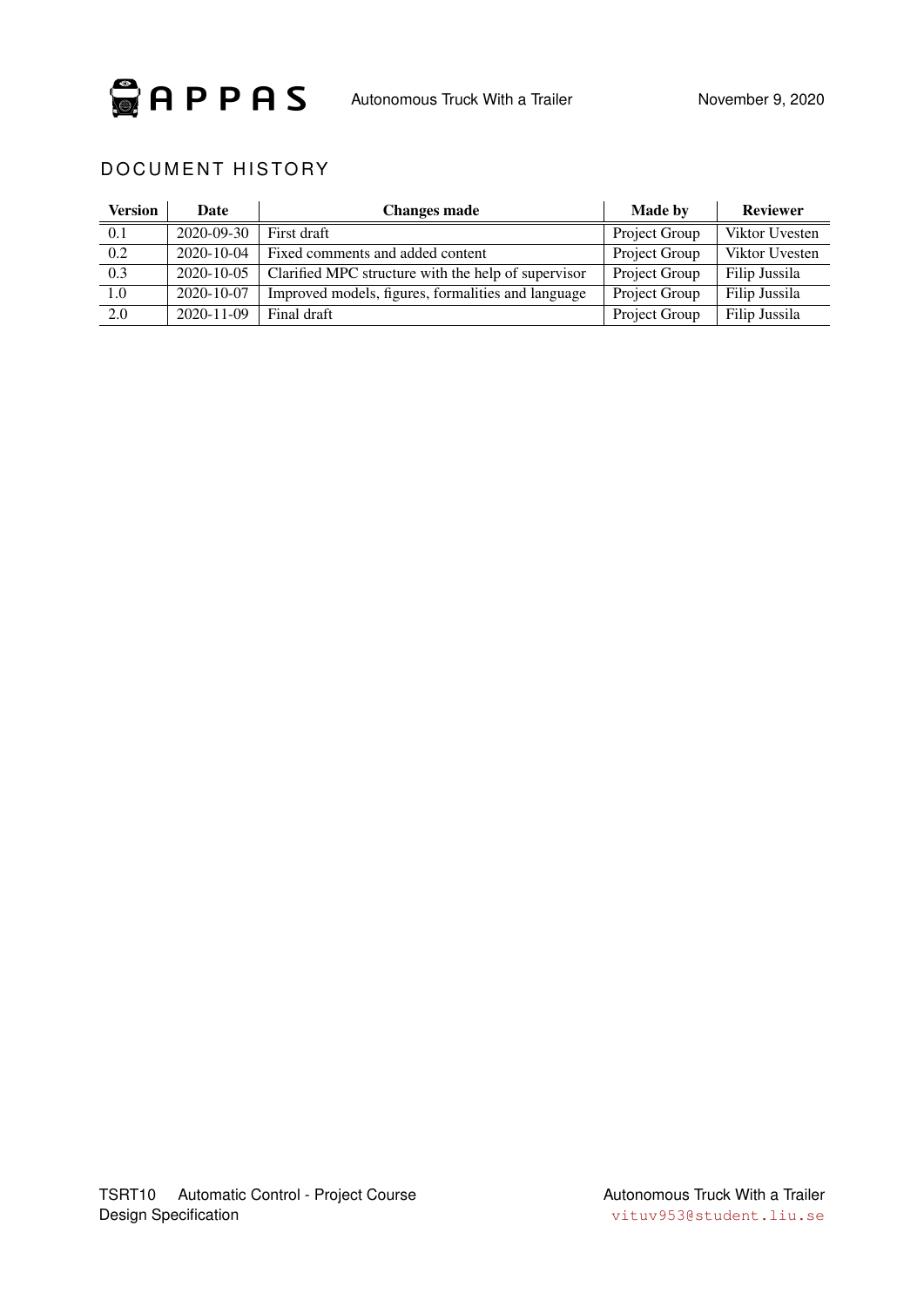APPAS

# <span id="page-4-0"></span>1 INTRODUCTION

This is the design specification for the project *Autonomous Truck With a Trailer* in the automatic control project course TSRT10 given at Linköping University in the fall of 2020.

The project has been running for several years and the main goal of the project this year is to improve the stability and robustness of the automatic control by implementing a Model Predictive Control (MPC) controller. A Raspberry Pi (RPi) will also be integrated to the already existing truck to replace the need of a laptop during run-time. The purpose of this document is to specify the design specifications for the final results of the project.

# <span id="page-4-1"></span>**1.1 Background and purpose**

Autonomy is a growing subject in our society and therefore are autonomous vehicles of great interest for the industry and thus, a relevant research area [\[1\]](#page-21-0). A difficult task that truckers face daily is to reverse their truck with a trailer. This tricky and arduous maneuver can be simplified through a driver assistance system such as Autonomous Path Planning & Parking Assistance System (APPAS). APPAS is not only used for assisting in reversing but also with general path planning, as the name implies.

# <span id="page-4-2"></span>**1.2 Definition of terms**

Terms and abbreviations used in this document are defined and explained below.

- APPAS Autonomous Path Planning & Parking Assistance System. The name of the product developed during the project.
- ROS Robotic Operative System. An open source software library, which simplifies writing modular code for robotic applications.
- Visionen A research arena for robotics applications at Linköping University.
- QualiSys Positioning system used in Visionen.
- MPC Model Predictive Control, optimization based control method used to control a process while satisfying a set of constraints.
- **RPi** Raspberry Pi. A small single-board computer.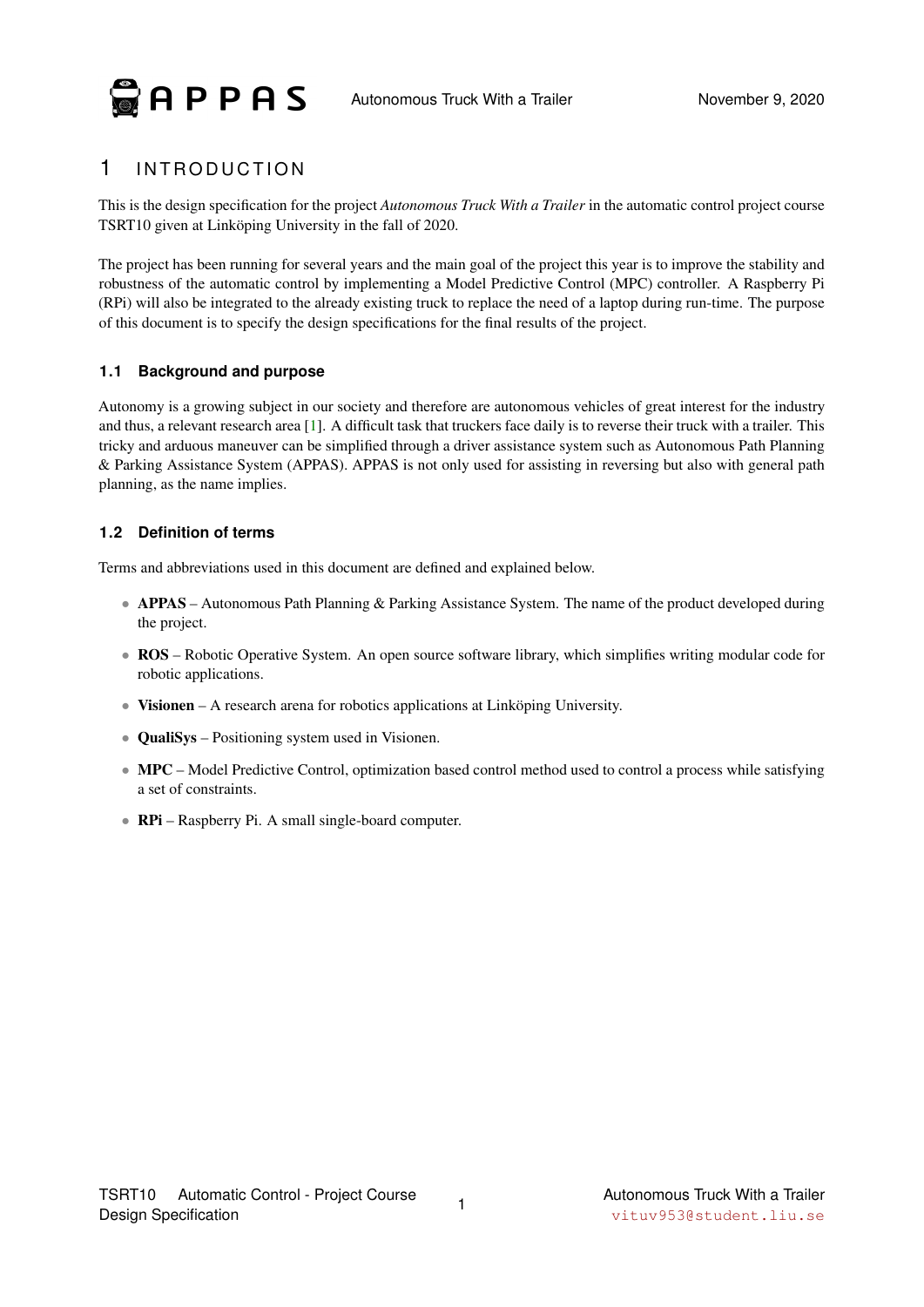

# <span id="page-5-0"></span>2 SYSTEM OVERVIEW

The system consists of three main parts which are a positioning system called QualiSys, a computer that takes care of the projectors in Visionen and a LEGO truck equipped with an EV3 unit and an RPi.

# <span id="page-5-1"></span>**2.1 Block diagram**

An overview of the system and the internal communication can be seen in Figure [1.](#page-5-2) The subsystems inside the dashed red line is running on the RPi.

The LEGO truck consists of a tractor and a semitrailer where a dolly connects those two parts together. On the truck there is an EV3 unit, an RPi, servo motors and two angle sensors attached. The system colored red in Figure [1](#page-5-2) handles the main computations, the ones colored grey are the subsystems hosted on the RPi and the blue ones are the external hardware.

There are two different computers in Visionen. One handles the QualiSys system and the other handles the projectors, here called visualization.

<span id="page-5-2"></span>

Figure 1: A block diagram of the system.

# **2.1.1** *EV3*

A LEGO EV3 unit is placed on the LEGO truck and is used to control the motors based on the communication with the RPi. The control signals are currents to control the two actuators, and these are sent from the RPi in real time through a USB cable. The task for the EV3 unit is to pass these signals to the actuators.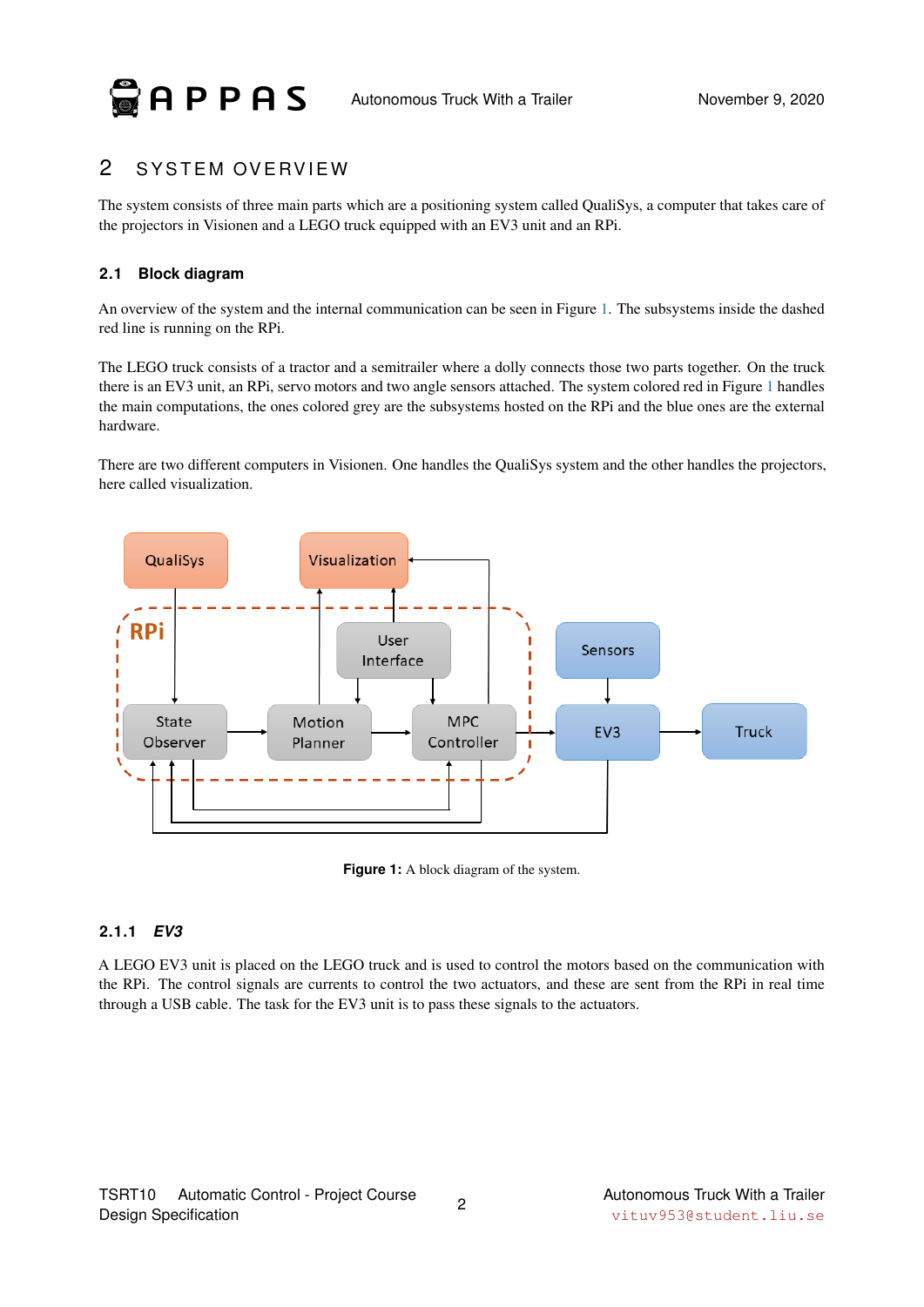

Furthermore, the EV3 system will receive sensor data from the two joint angle sensors. This data will then be sent to the state observer.

# **2.1.2** *Raspberry Pi*

An RPi 4 model B is going to be installed on the LEGO truck to host ROS. The purpose of using the RPi unit is to remove the need of an external computer performing the computations.

There are four different subsystems on the RPi, each handling major tasks. A state observer that takes sensor data and processes it before it is used. A motion planner that is planning a path that the truck should follow. An MPC controller that is responsible for controlling the truck so it can follow the path calculated by the motion planner. This is made in real time thanks to the RPi's calculation power. A steering angle and velocity are calculated by the MPC controller. However, these control signals must be converted into currents so that the actuators can be controlled. Hence, the calculated steering angle and velocity are sent to another controller (inside the MPC block) with the purpose of transforming these to currents that are used in the actuators. These currents are sent to the EV3 unit. Finally there is a user interface that enables the user to add obstacles to the world, set a goal point and change design parameters of the controller.

# **2.1.3** *Motors*

The truck has two servo motors, where one is in charge of steering while the other is in charge of propulsion. Both motors have an angle sensor for reference tracking.

#### **2.1.4** *Motion sensors*

The truck has two HiTechnic NXT angle sensors equipped. The first sensor is placed between the truck and dolly while the other is placed between the dolly and trailer. The sensors can measure from  $0^\circ$  to -359°, with  $1^\circ$  accuracy. These angles will be used by the state observer.

# **2.1.5** *Visualization*

A visualization system will be used to display the path from the motion planner, the path from the MPC controller, where the truck has been and the obstacles of the world. The visualization system is hosted on a external computer in Visionen. This computer controls three different projectors.

# **2.1.6** *QualiSys*

QualiSys is a positioning system. It will track the truck's position and orientation by using 12 cameras that can detect reflective balls mounted on the truck. This information will be used by the state observer.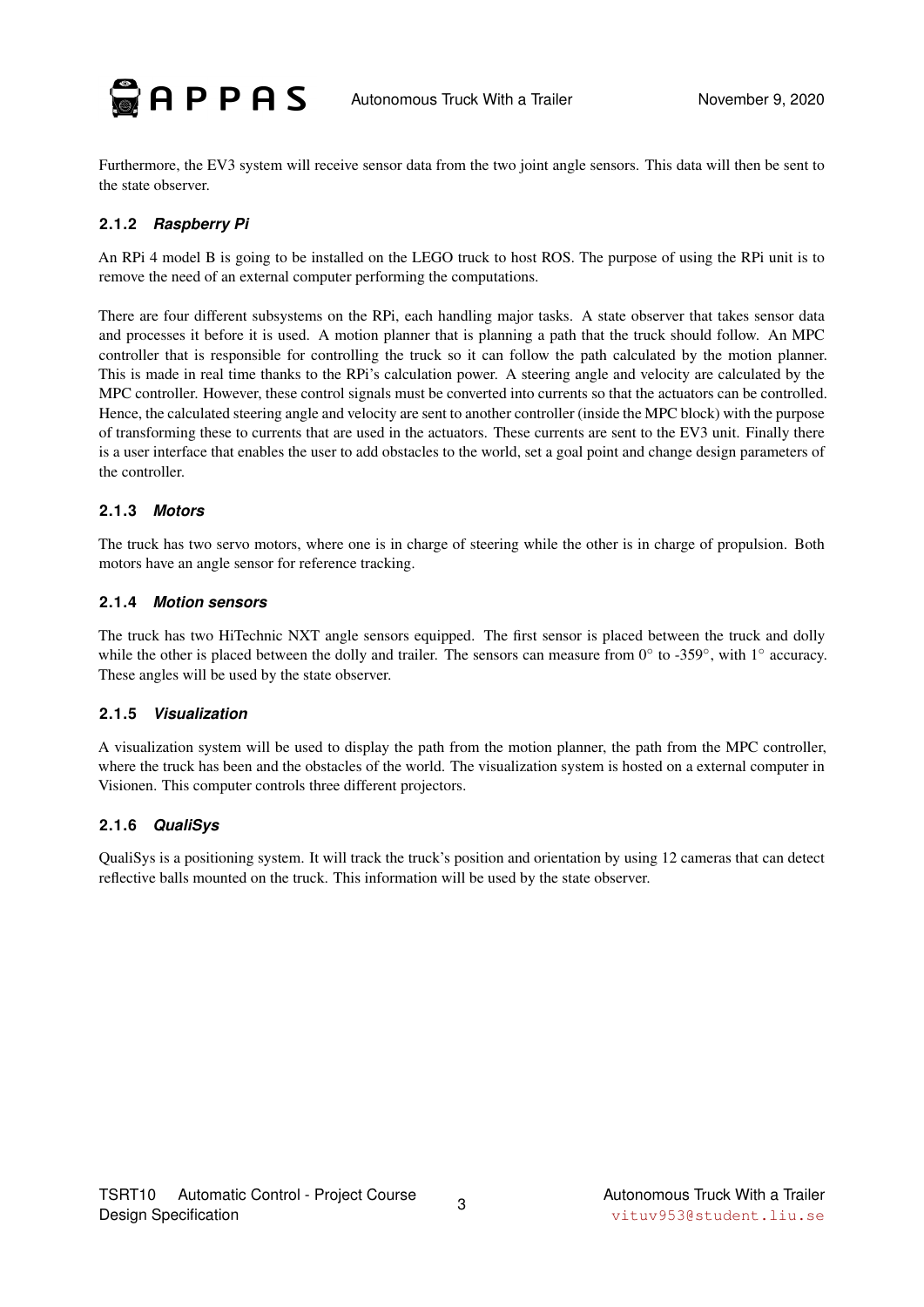

#### **2.1.7** *Kinematic model*

<span id="page-7-1"></span>The kinematic model in Figure [2](#page-7-0) is given by system  $(1)$  which is described in detail in  $[2]$ . The model consists of three different parts: a front wheel steered tractor, a dolly connected to the tractor's hitching point and a semitrailer. The states  $x_3$  and  $y_3$  are the center position of the semitrailer's rear axle and  $\theta_3$  is the angle between its orientation and the *x*-axis. The joint angle  $\beta_3$  is the angle between the semitrailer and the dolly and  $\beta_2$  the joint angle between the dolly and the tractor. The length  $L_1$  is the wheelbase of the tractor,  $L_2$  is the distance between the tractor's hitch and the dolly's wheel axle and *L*<sup>3</sup> is the distance between the wheel axle of the dolly and the semitrailer. The length *M*<sup>1</sup> is the distance from the tractor's rear axle to the hitching point. The steering angle of the tractor is denoted with *α* and its curvature is  $u = \frac{\tan \alpha}{L_1}$ .

<span id="page-7-3"></span>
$$
\dot{x}_3 = v_3 \cos \theta_3 \tag{1a}
$$

$$
\dot{y}_3 = v_3 \sin \theta_3 \tag{1b}
$$

$$
\dot{\theta}_3 = v_3 \frac{\tan \beta_3}{L_3} \tag{1c}
$$

$$
\dot{\beta}_3 = v_3 \left( \frac{\sin \beta_2 - M_1 \cos \beta_2 u}{L_2 C_1 (\beta_2, \beta_3, u)} - \frac{\tan \beta_3}{L_3} \right)
$$
(1d)

<span id="page-7-2"></span>
$$
\dot{\beta}_2 = v_3 \left( \frac{u - \frac{\sin \beta_2}{L_2} + \frac{M_1}{L_2} \cos \beta_2 u}{C_1 (\beta_2, \beta_3, u)} \right)
$$
(1e)

Equation [\(1e\)](#page-7-2) consists of  $C_1$  ( $\beta_2$ ,  $\beta_3$ , *u*) which is the relationship between the velocity of the tractor *v* and the semitrailer's velocity  $v_3$  as shown in equation [\(2\)](#page-7-3).

$$
v_3 = vC_1 (\beta_2, \beta_3, u) = v \cos \beta_3 (\cos \beta_2 + M_1 \sin \beta_2 u)
$$
 (2)

<span id="page-7-0"></span>The state model [\(1\)](#page-7-2) can be presented in a more compact form as  $\dot{x} = v_3 f(x, u)$ .



**Figure 2:** A kinematic model of the truck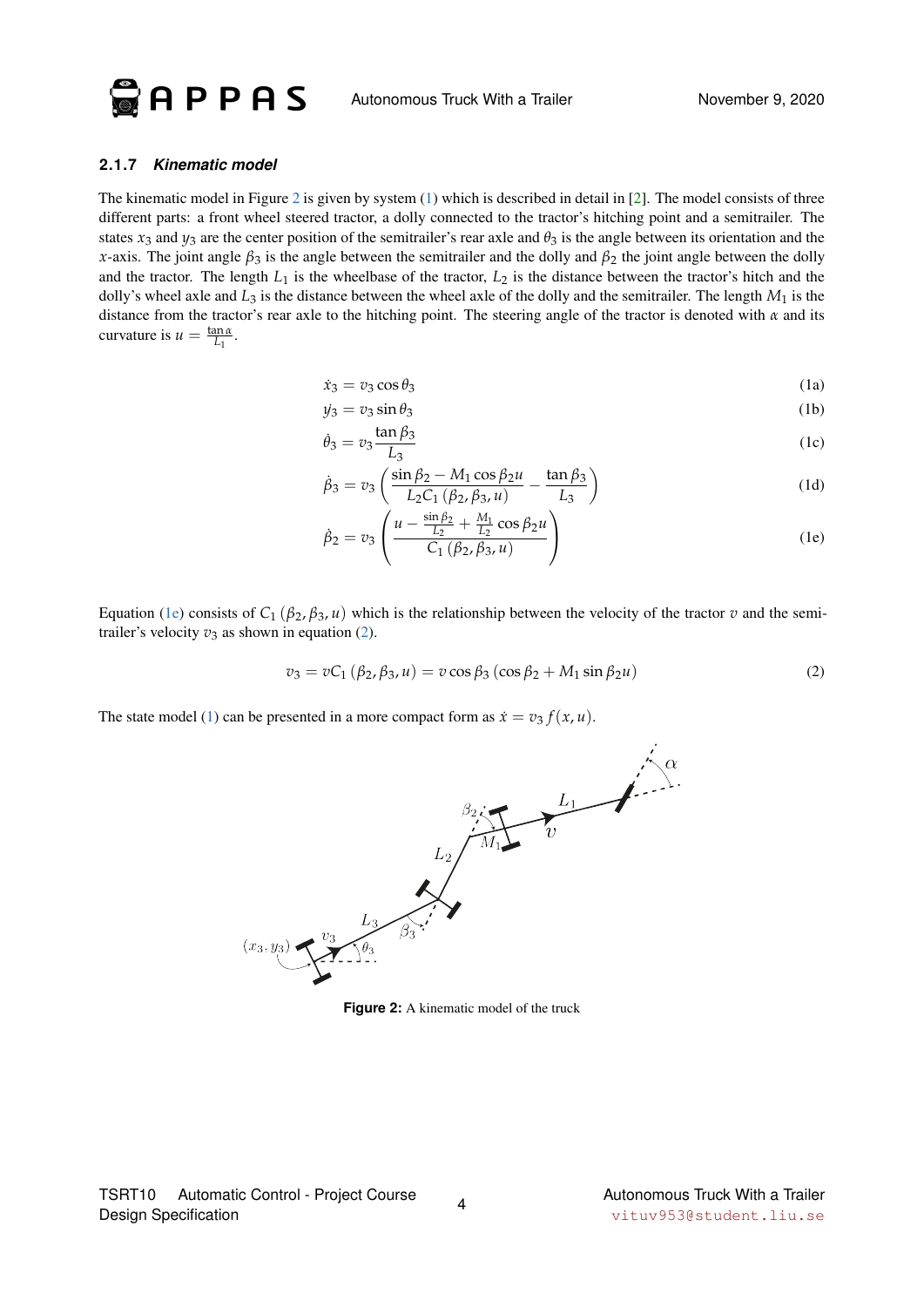

#### <span id="page-8-0"></span>**2.2 ROS architecture overview**

The ROS architecture consists of eight nodes, hosted by three different computing devices, the QualiSys computer and projector computer located in Visionen and the RPi that is attached on the LEGO truck. The communication flow and the ROS architecture are illustrated in Figure [3.](#page-8-1) The system can be controlled by any computer with an SSH connection to the RPi.

<span id="page-8-1"></span>

**Figure 3:** Overview of the ROS architecture.

# **2.2.1** *Nodes and topics*

The communication in Figure [3](#page-8-1) is done by publishing and subscribing on different ROS topics. The name of the topic, an overview of its content and which nodes that publishes and subscribes to it can be seen in Table [1.](#page-8-2) This table is an example of topics in the system.

The nodes in the system are the State observer node (SO), Motion planning node (MP), MPC controller node (MPC), QualiSys node (QSys), Visualization node (Viz), Sensor node (Sens) and User interface node (UI). The ROS master will also serve as a node.

<span id="page-8-2"></span>

| <b>Name</b>       | <b>Description</b>                                                     | <b>Publish</b> | <b>Subscribe</b> |
|-------------------|------------------------------------------------------------------------|----------------|------------------|
| lest state        | Estimated states.                                                      | SO.            | MP, MPC          |
| \path             | Reference path.                                                        | <b>MP</b>      | MPC, Viz         |
| \pred_state       | A vector X containing predicted states that the MPC controller want to | <b>MPC</b>     | Viz              |
|                   | steer the truck to.                                                    |                |                  |
| \control_signals  | Steering angle and velocity.                                           | <b>MPC</b>     | SO, Sens         |
| \truck_pose       | Pose of the truck from QualiSys.                                       | QSys           | <sub>SO</sub>    |
| \sensor_angles    | Angles from the sensors on the truck.                                  | Sens           | SO, MPC          |
| <b>\obstacles</b> | Obstacle locations on the map.                                         | UI             | MP, MPC,         |
|                   |                                                                        |                | Viz              |
| \goal_pos         | Goal position.                                                         | UI             | MPC, MP          |
| $\qquadq1q2$      | Weight matrices.                                                       | UI             | <b>MPC</b>       |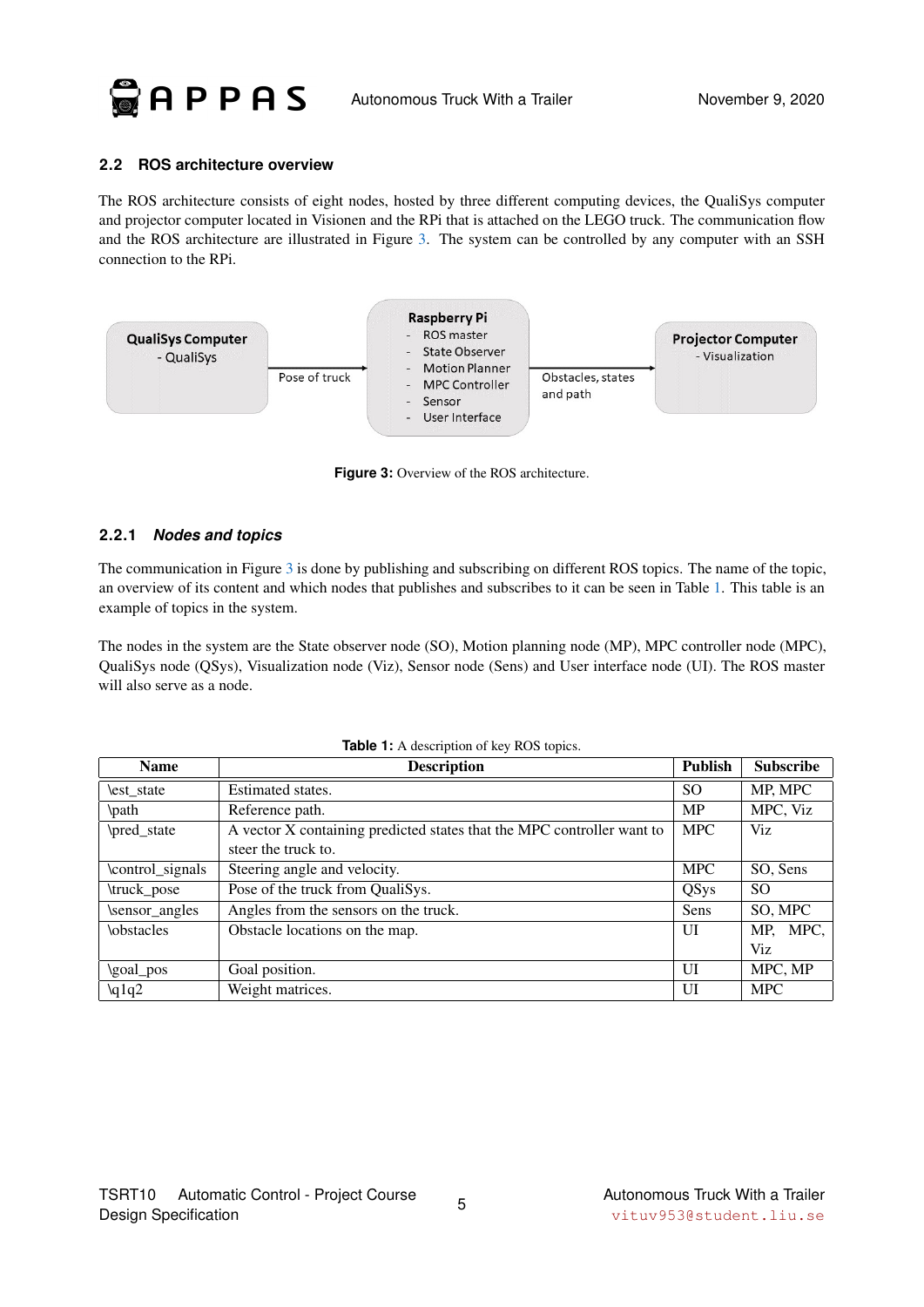**APPAS** 

# <span id="page-9-0"></span>3 MPC CONTROLLER

The MPC controller is responsible for the truck with its trailer being able to follow a given path. The idea with MPC is that the control problem is formulated as an optimization problem. To introduce feedback, the optimization problem is solved every time new measurements are given. This control strategy, unlike a PID controller, requires a model of the system that is being controlled. A model of a truck with a trailer, similar to the one used in this project, is described in Section [3.2.](#page-9-2) A drawback with an MPC controller is that it requires a lot of computational power, since it runs an optimizer in real time. The benefit with an MPC controller is that it can take limitations and constraints into account. It can also handle non-linear systems [\[3\]](#page-21-2).

#### <span id="page-9-1"></span>**3.1 Problem description**

The truck is currently controlled by a linear quadratic (LQ) controller. This controller had some issues last year with lateral and heading error, which could possibly be improved by an MPC controller with constraints [\[4\]](#page-21-3). Hence this year the main focus will be to implement the MPC controller. This controller shall make the truck follow a reference path and minimize the path error the truck has in correlation to the path.

#### <span id="page-9-2"></span>**3.2 Model description**

Using and continuing from the previous year's path following error model [\[4,](#page-21-3) [5\]](#page-21-4), the MPC problem should minimize the path following error state  $\tilde{x} = [\tilde{z}_3, \tilde{\theta}_3, \tilde{\beta}_3, \tilde{\beta}_2]^T$  which are the errors of the truck with respect to the reference calculated by the motion planner. The signed lateral distance of the semitrailer's axle to the path is  $\tilde{z}_3 = z_3 - z_{3r}$ .  $\tilde{\theta}_3 = \theta_3(t) - \theta_{3r}(s(t))$  is the orientation error,  $\tilde{\beta}_2 = \beta_2(t) - \beta_{2r}(s(t))$  and  $\tilde{\beta}_3 = \beta_3(t) - \beta_{3r}(s(t))$  are the joint angle errors, see Figure [4.](#page-9-3) The controlled vehicle's progress projected along the nominal path is *s*(*t*). The MPC problem should also minimize the curvature deviation  $\tilde{u} = u(t) - u_r(s(t))$ , where  $u(t) = \frac{\tan(\alpha(t))}{L_1}$  and  $u_r(s(t)) = \frac{\tan(\alpha_r(s(t)))}{L_1}.$ 

<span id="page-9-3"></span>

**Figure 4:** The semitrailer deviation from its path.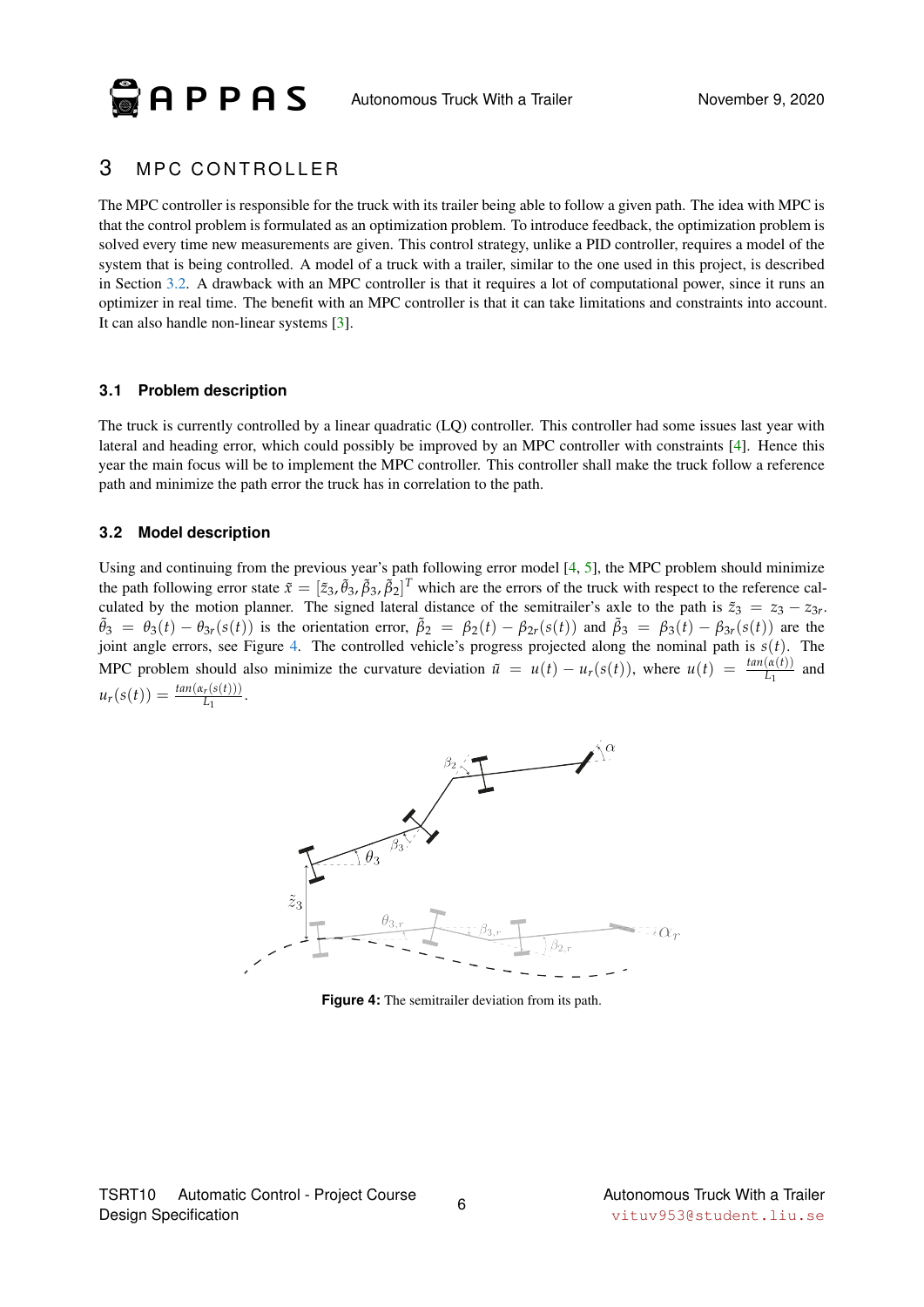Autonomous Truck With a Trailer Movember 9, 2020

By linearizing the path following error model around the origin  $(\tilde{x}, \tilde{u}) = (0, 0)$ , we obtain:

<span id="page-10-4"></span>
$$
\frac{d\tilde{x}}{ds} = A(s)\tilde{x} + B(s)\tilde{u},\tag{3}
$$

where  $\frac{d\tilde{x}}{ds} = \frac{d\tilde{x}}{dt} \frac{1}{\tilde{s}}$ . By discretizing with Euler-forward, we obtain:

<span id="page-10-7"></span><span id="page-10-6"></span><span id="page-10-5"></span><span id="page-10-1"></span>
$$
\tilde{x}_{k+1} = F_k \tilde{x}_k + G_k \tilde{u}_k. \tag{4}
$$

In [\(4\)](#page-10-1),  $F_k = I + \Delta_s A_k(s)$  and  $G_k = \Delta_s B_k(s)$ .  $A(s)$  and  $B(s)$  are taken from [\[2\]](#page-21-1).  $\Delta_s$  is the sampling distance.

#### <span id="page-10-0"></span>**3.3 MPC problem description**

 $\odot$  APPAS

For a path following controller the MPC problem can then, according to [\[2\]](#page-21-1), be formulated as below:

$$
\underset{\tilde{X},\tilde{U}}{\text{minimize}} \ V_{N}(\tilde{X},\tilde{U}) = V_{f}(\tilde{x}_{N}) + \sum_{k=0}^{N-1} l(\tilde{x}_{k},\tilde{u}_{k})
$$
\n(5a)

subject to 
$$
\tilde{x}_{k+1} = F_k \tilde{x}_k + G_k \tilde{u}_k
$$
,  $k = 0, 1, ..., N - 1$  (5b)

$$
(\tilde{\beta}_{3,k}, \tilde{\beta}_{2,k}) \in \tilde{\mathbb{P}}_k, \qquad k = 0, 1, ..., N - 1 \tag{5c}
$$

$$
\tilde{u}_k \in \tilde{\mathbb{U}}_k, \qquad k = 0, 1, ..., N - 1 \tag{5d}
$$

<span id="page-10-2"></span>
$$
|\tilde{z}_{3,k}| \le \tilde{z}_3^{\max}, \ |\tilde{\theta}_{3,k}| \le \tilde{\theta}_3^{\max} \qquad k = 0, 1, ..., N-1
$$
 (5e)

$$
\tilde{x}_0 = \tilde{x}(s(t)) \text{ given},\tag{5f}
$$

where the terminal cost is given by  $V_f(\tilde{x}_N) = \tilde{x}_N^T \bar{P}_N \tilde{x}_N$ , the running cost is given by  $l(\tilde{x}_k, \tilde{u}_k) = \tilde{x}_k^T \bar{Q}_1 \tilde{x}_k + \tilde{u}_k^T Q_2 \tilde{u}_k$ and *N* is the prediction horizon. Note that the constraints are different dependent on if the truck is driving forward or backwards.  $\tilde{X}$  and  $\tilde{U}$  are the predicted path following error state vector sequence and the curvature deviation sequence, respectively. These are defined as:

$$
\tilde{X} = \begin{bmatrix} \tilde{x}_0 \\ \tilde{x}_1 \\ \vdots \\ \tilde{x}_{N-1} \end{bmatrix}, \qquad \tilde{U} = \begin{bmatrix} \tilde{u}_0 \\ \tilde{u}_1 \\ \vdots \\ \tilde{u}_{N-1} \end{bmatrix}.
$$
 (6)

The concept of MPC control is that the optimization formulation in [\(5\)](#page-10-2) is solved in each time instance and only the first control deviation from the optimal control set  $\tilde{U}^*$  is used. The control signal for that time instance is then calculated by equation [\(7\)](#page-10-3).

<span id="page-10-3"></span>
$$
u(t) = u_r(s(t)) + \tilde{u}_0^*,
$$
 (7)

Where  $u_r(s(t))$  is the reference curvature calculated by the motion planner. The constraints [\(5c\)](#page-10-4) - [\(5e\)](#page-10-5) will be discussed further in Section [\(3.5\)](#page-12-1).

Initially will CasADi [\[6\]](#page-21-5) be used to solve the presented optimization problem, after which a Quadratic programming (QP) solver is planned to be used. To convert the presented notation to a fitting convention for QP, the following matrices are constructed: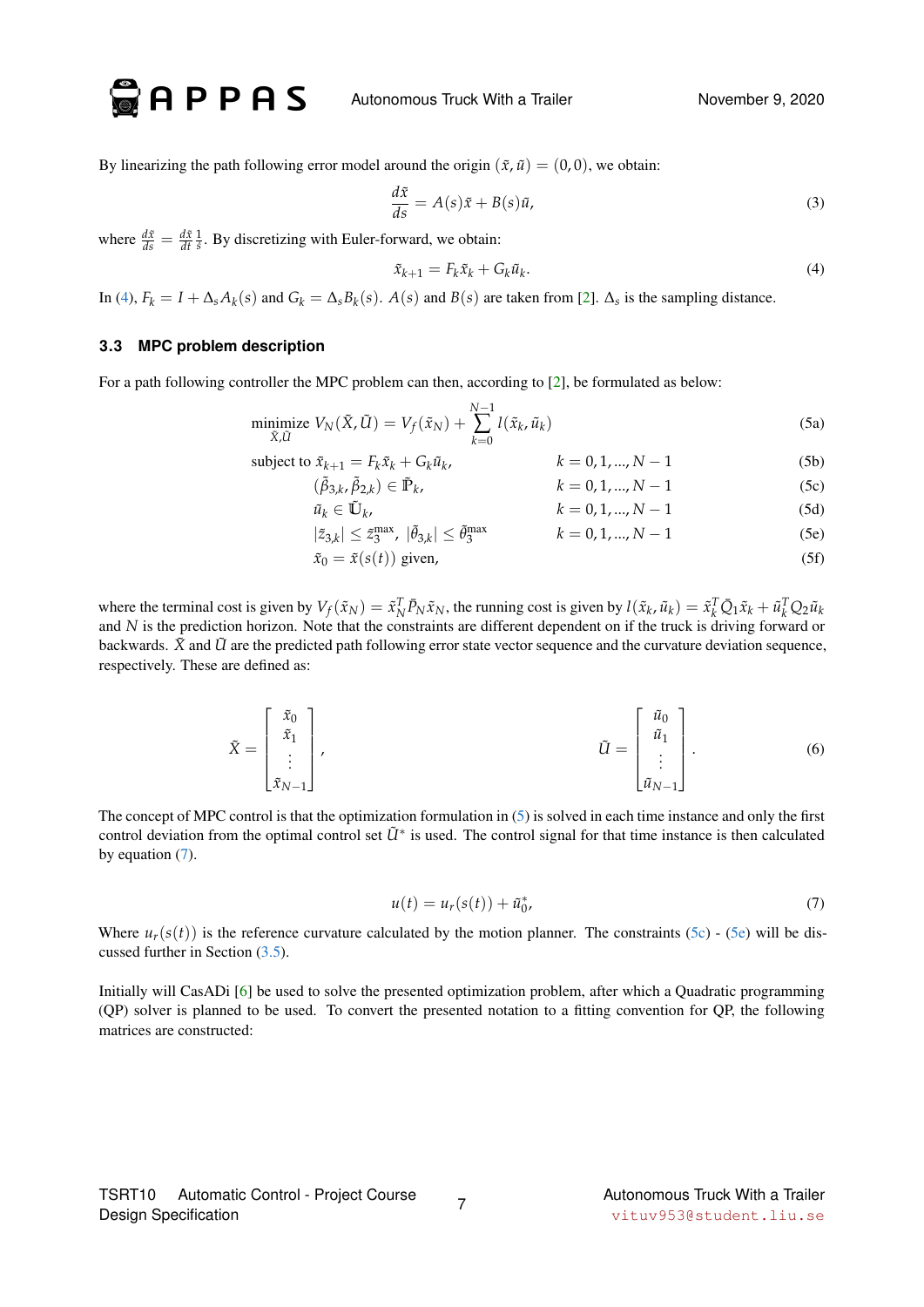<span id="page-11-0"></span>Autonomous Truck With a Trailer November 9, 2020

$$
\mathcal{F} = \begin{bmatrix} I \\ F \\ F^2 \\ \vdots \\ F^{N-1} \end{bmatrix}, \qquad \qquad \mathcal{G} = \begin{bmatrix} 0 & 0 & 0 & \dots & 0 \\ G & 0 & 0 & \dots & 0 \\ F G & G & 0 & \dots & 0 \\ \vdots & \ddots & \ddots & \ddots & \vdots \\ F^{N-2} G & \dots & F G & G & 0 \end{bmatrix}, \qquad (8)
$$

$$
\mathcal{F}_N = F^N,
$$

$$
\mathcal{G}_N = [F^{N-1} G \dots F G & G & 0]. \qquad (9)
$$

Through the definitions in equation [\(6\)](#page-10-2) and [\(8\)](#page-11-0), the recursive format given in equation [\(4\)](#page-10-1) can be used to express the system states  $\tilde{x}$  in terms of the initial state  $x_0$  and the control sequence  $\tilde{U}$  as:

$$
\tilde{X} = \mathcal{F}\tilde{x}_0 + \mathcal{G}\tilde{U}.
$$
\n(10)

Likewise, the final state  $\tilde{x}_N$  can be expressed as:

**APPAS** 

$$
\tilde{X}_N = \mathcal{F}_N \tilde{x}_0 + \mathcal{G}_N \tilde{U}.
$$
\n(11)

<span id="page-11-1"></span>Similarly to last year [\[4\]](#page-21-3), the error state will be extended to include the signed lateral distance errors of the dolly and the tractor,  $\tilde{z}_2$  and  $\tilde{z}_1$  respectively, which expands the state vector to:

$$
h(\tilde{x}) := z = [\tilde{z}_1 \ \tilde{\theta}_1 \ \tilde{z}_2 \ \tilde{\theta}_2 \ \tilde{\beta}_2 \ \tilde{z}_3 \ \tilde{\theta}_3 \ \tilde{\beta}_3]^T,
$$
\n(12)

where for a straight line the extended states are defined as:

$$
\tilde{z}_2 = \tilde{z}_3 + L_3 \sin \tilde{\theta}_3,\tag{13a}
$$

$$
\tilde{z}_1 = \tilde{z}_2 + L_2 \sin \tilde{\theta}_2 + M_1 \sin \tilde{\theta}_1,\tag{13b}
$$

and

$$
\tilde{\theta}_2 = \tilde{\theta}_3 + \tilde{\beta}_3,\tag{14a}
$$

<span id="page-11-2"></span>
$$
\tilde{\theta}_1 = \tilde{\theta}_2 + \tilde{\beta}_2, \tag{14b}
$$

where  $h(\tilde{x})$  in equation [\(12\)](#page-11-1) is nonlinear and needs to be linearized. This is done by Jacobian linearization around the origin as:

$$
z \approx \frac{\partial h(0)}{\partial \tilde{x}} \tilde{x} := M\tilde{x}.
$$
 (15)

The result of equation [\(15\)](#page-11-2) can be used to construct the quadratic weight matrix *Q* that penalizes all the extended states from [\(12\)](#page-11-1). This matrix is expressed as:

$$
\bar{Q}_1 = M^T Q_1 M,\tag{16}
$$

<span id="page-11-3"></span>
$$
\bar{P}_N = M^T P_N M,\tag{17}
$$

where  $\bar{Q}_1$  is a diagonal matrix which penalizes each state in  $\tilde{z}$  and  $\bar{P}_N$  is a diagonal matrix which penalizes the final state in  $\tilde{z}$ .

Once again is a conversion to a more fitting convention for QP done for previous definitions – equation [\(15\)](#page-11-2) and [\(17\)](#page-11-3) – which is presented in matrices [\(18\)](#page-12-2) below: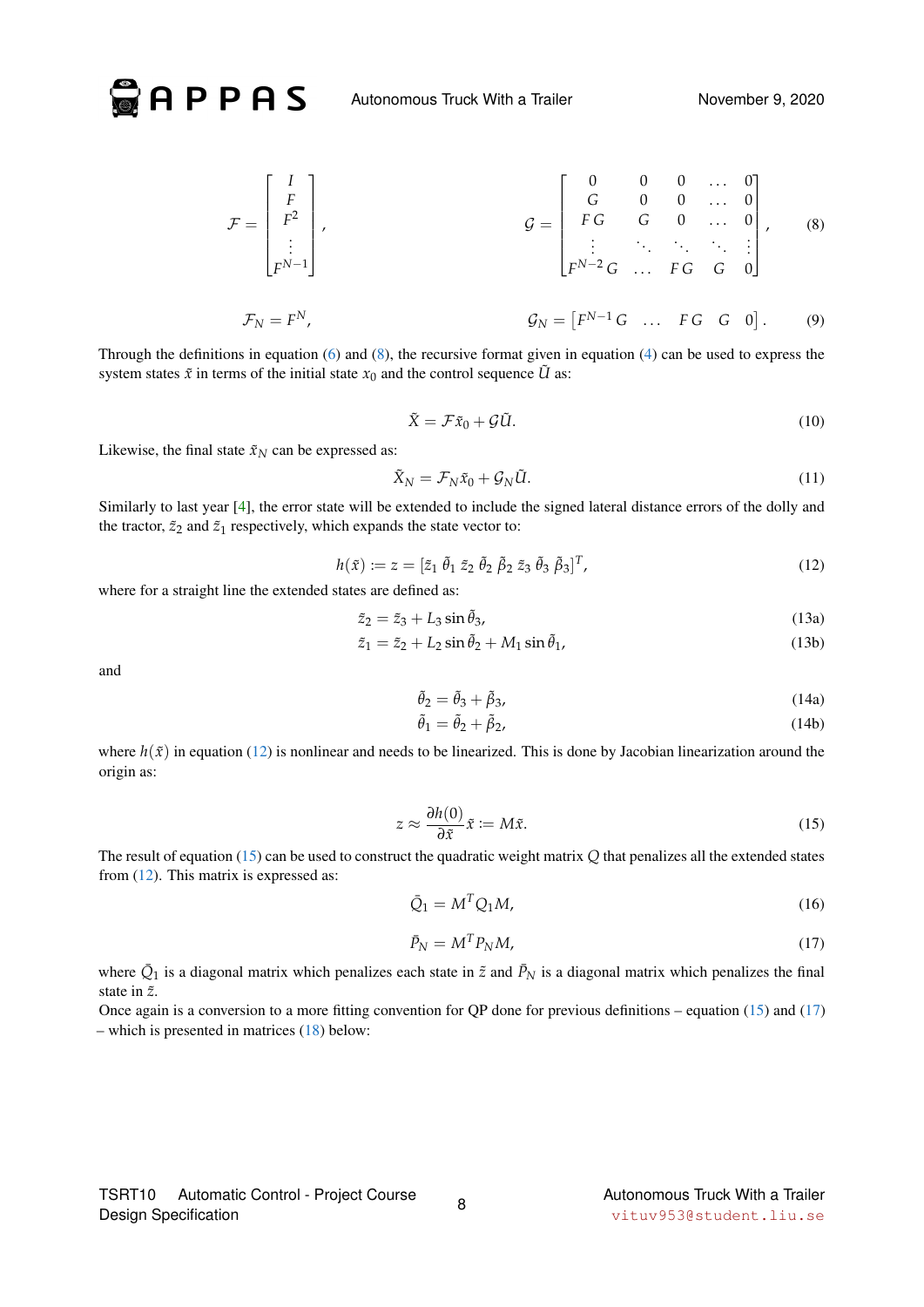<span id="page-12-2"></span>Autonomous Truck With a Trailer November 9, 2020

$$
Q_i = \begin{bmatrix} Q_i & & & \\ & Q_i & & \\ & & \ddots & \\ & & & Q_i \end{bmatrix} \qquad i = 1, 2 \qquad \qquad \mathcal{M} = \begin{bmatrix} M & & & \\ & M & & \\ & & \ddots & \\ & & & M \end{bmatrix} \qquad (18)
$$

where all three matrices –  $Q_1$ ,  $Q_2$  and  $M$  – are of dimension  $N \times N$ .

#### <span id="page-12-0"></span>**3.4 Quadratic programming description**

**APPAS** 

In QP, there is a cost function that is quadratic and constraints that are linear. The cost function can be described as:

$$
\min_{w} \frac{1}{2} w^T H w + f^T w \tag{19a}
$$

$$
Aw \leq b. \tag{19b}
$$

If the MPC problem is formulated with the matrices in Section [3.3,](#page-10-0) we obtain:

$$
\min_{U} \frac{1}{2} \tilde{U}^{T} (G_{N}^{T} \mathcal{M}^{T} \mathcal{P}_{N} \mathcal{M} \mathcal{G}_{N} + \mathcal{G}^{T} \mathcal{M}^{T} \mathcal{Q}_{1} \mathcal{M} \mathcal{G} + \mathcal{Q}_{2}) \tilde{U} + (G_{N}^{T} \mathcal{M}^{T} \mathcal{P}_{N} \mathcal{M} \mathcal{F}_{N} \tilde{x}_{0} + \mathcal{G}^{T} \mathcal{M}^{T} \mathcal{Q}_{2} \mathcal{M} \mathcal{F} \tilde{x}_{0})^{T} \tilde{U}
$$
\n
$$
A_{u} U \leq b_{u}.
$$
\n(20)

#### <span id="page-12-1"></span>**3.5 Constraints**

There are several constraints that the MPC controller will have to take into account. These are brought up in the subsections below.

#### **3.5.1** *Obstacle avoidance*

Figure [5](#page-13-0) illustrates obstacle avoidance handled by the truck. Since it is a possibility that the truck and trailer will deviate from the path planned by the motion planner (green line), the MPC controller must be able to avoid obstacles. This is achieved by putting constraints on the truck's deviation from the path.

 $\tilde{z}_1$ ,  $\tilde{z}_2$  and  $\tilde{z}_3$  is defined as the lateral deviations of the tractor, dolly and trailer position from the path, respectively. These distances corresponds to the red lines in Figure [5.](#page-13-0) The distances between the points on the path where the red lines crosses it to the nearest obstacle, are called  $d_{j,i}$ . These distances are represented by the blue lines in Figure [5](#page-13-0) and are parallel to the red lines. The index *j* states the left or right side of the truck and the index *i* states which part of the truck that the blue line will cross (tractor, dolly or trailer). The lines  $d_{j,i}$  can be calculated by ray tracing. All mentioned distances are calculated at each future state  $k = (1, \ldots, N - 1)$ . The constraint can be written as:

$$
d_{1,1} \le \tilde{z}_1 \le d_{2,1} \tag{21a}
$$

$$
d_{1,2} \le \tilde{z}_2 \le d_{2,2} \tag{21b}
$$

$$
d_{1,3} \le \tilde{z}_3 \le d_{2,3}.\tag{21c}
$$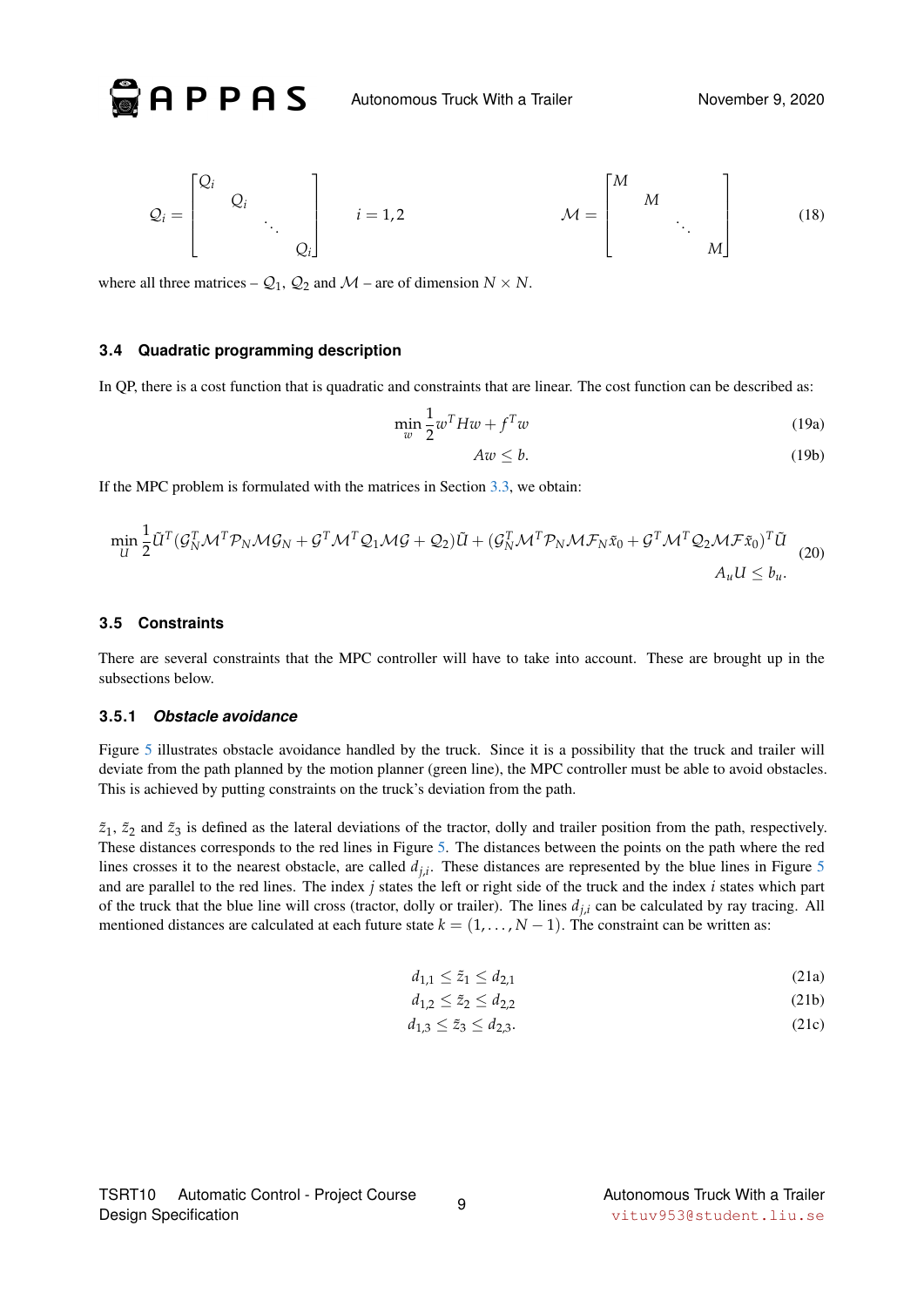# Autonomous Truck With a Trailer November 9, 2020



Figure 5: How obstacle avoidance should be implemented.

Note that the points on the three parts of the vehicle, where the red lines starts, can be changed to arbitrary positions for better obstacle avoidance. It might for example be better to use points on the trailer's outer end instead of the center of the trailer to be sure that the vehicle will not hit an obstacle.

To use this in QP the constraints in [\(21\)](#page-10-4) need to be expressed in the following form:  $A_dU \leq b_d$ . This is obtained as follows:

<span id="page-13-1"></span>
$$
\bar{d}_1 \le C_d z \le \bar{d}_2 \tag{22}
$$

where  $C_d$  is defined as:

$$
C_d z = \begin{bmatrix} \tilde{z}_1 \\ \tilde{z}_2 \\ \tilde{z}_3 \end{bmatrix} . \tag{23}
$$

Constraint [\(22\)](#page-13-1) can be divided into:

<span id="page-13-0"></span>**APPAS** 

$$
C_d z \le -\bar{d}_1 \tag{24a}
$$

$$
C_d z \le \bar{d}_2. \tag{24b}
$$

By only expanding [\(24a\)](#page-10-6), for the whole prediction horizon the constraint can be written as:

$$
\begin{bmatrix}\nC_d z_0 \\
\vdots \\
C_d z_{N-1}\n\end{bmatrix} \leq \begin{bmatrix}\n-\bar{d}_{1,1} \\
\vdots \\
-\bar{d}_{1,N-1}\n\end{bmatrix}
$$
\n(25)

$$
C_d \mathcal{M}(\mathcal{F}\tilde{x}_0 + \mathcal{G}\tilde{U}) \leq \begin{bmatrix} -\bar{d}_{1,1} \\ \vdots \\ -\bar{d}_{1,N-1} \end{bmatrix}
$$
(26)

TSRT10 Automatic Control - Project Course Design Specification <sup>10</sup> Autonomous Truck With a Trailer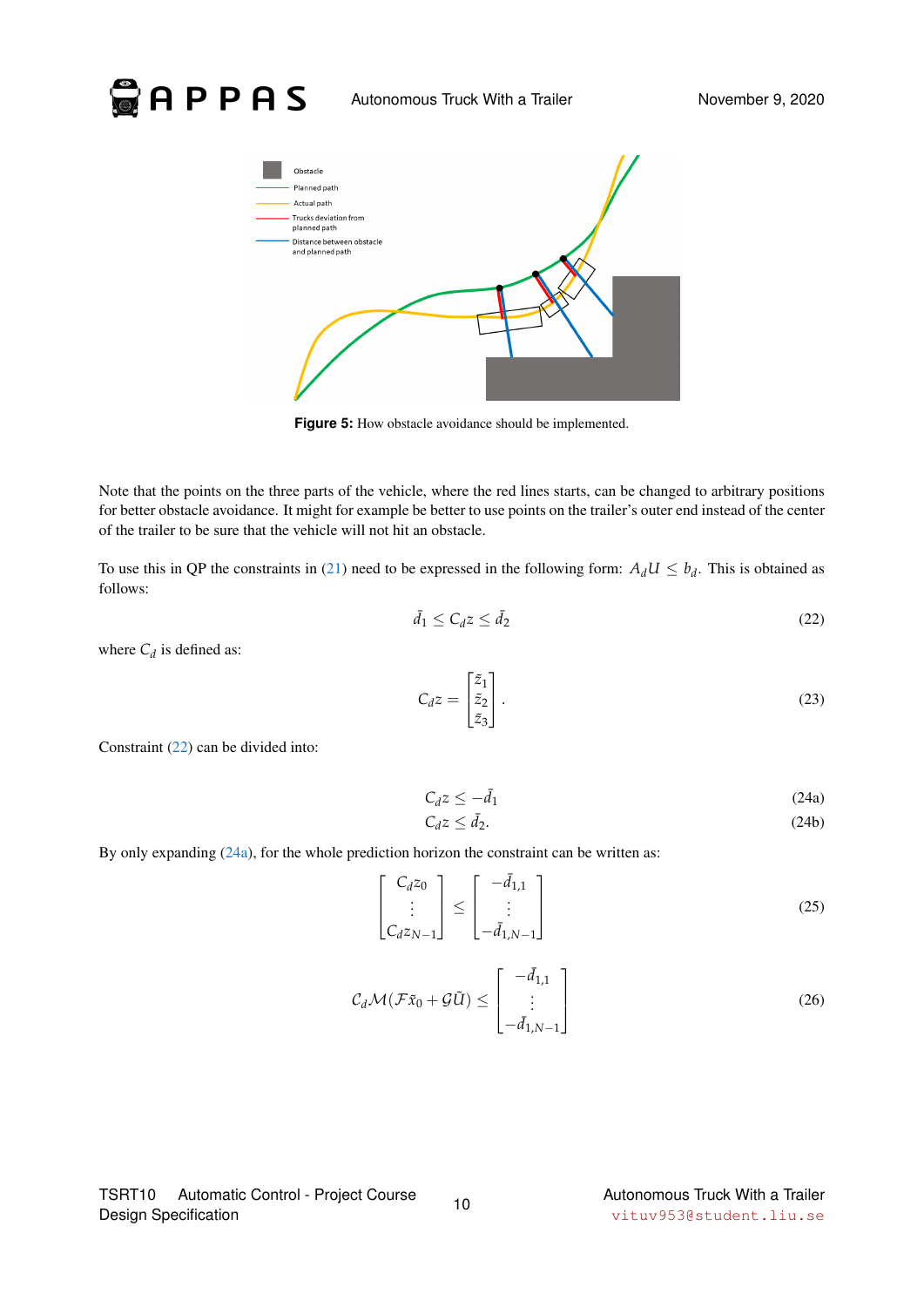Autonomous Truck With a Trailer Movember 9, 2020

$$
C_d \mathcal{M}\mathcal{G}\tilde{U} \le \begin{bmatrix} -\bar{d}_{1,1} \\ \vdots \\ -\bar{d}_{1,N-1} \end{bmatrix} - C_d \mathcal{M}\mathcal{F}\tilde{x}_0 \tag{27}
$$

where 
$$
A_d = C_d \mathcal{M} \mathcal{G}
$$
 and  $b_d = \begin{bmatrix} \bar{d}_{1,1}^T & \dots & \bar{d}_{1,N-1}^T \end{bmatrix}^T - C_d \mathcal{M} \mathcal{F} \tilde{x}_0$ .

#### **3.5.2** *Jack knifing*

 $\odot$  APPAS

There are several constraints to take into account when formulating the MPC problem. The first two constraints are regarding jack knifing. To avoid this, the angle between the truck and dolly  $(\beta_2)$  as well as the angle between the dolly and the semitrailer  $(\beta_3)$  can not be too large. Furthermore, there are limitations in the relation between these two angles to avoid jack knifing. Hence, the following constraints are obtained:

$$
|\beta_2| \le \beta_{2,\text{max}} \tag{28a}
$$

$$
|\beta_3| \le \beta_{3,\text{max}} \tag{28b}
$$

$$
\beta_2 \le C\beta_3. \tag{28c}
$$

Since  $\tilde{\beta}_2 = \beta_2(t) - \beta_{2r}(s(t))$  and  $\tilde{\beta}_3 = \beta_3(t) - \beta_{3r}(s(t))$  we obtain:

$$
-\beta_{2,\max} - \beta_{2,r} \le \tilde{\beta}_2 \le \beta_{2,\max} - \beta_{2,r} \tag{29a}
$$

$$
-\beta_{3,\max} - \beta_{3,r} \le \tilde{\beta}_3 \le \beta_{3,\max} - \beta_{3,r} \tag{29b}
$$

$$
\tilde{\beta}_2 - C\tilde{\beta}_3 \le -\beta_{2,r} + C\beta_{3,r}.\tag{29c}
$$

Therefore  $\tilde{P} = \{ \text{all } (\tilde{\beta}_3, \tilde{\beta}_2) \text{ s.t. } (29a), (29b), (29c) \text{ are fulfilled} \}.$  $\tilde{P} = \{ \text{all } (\tilde{\beta}_3, \tilde{\beta}_2) \text{ s.t. } (29a), (29b), (29c) \text{ are fulfilled} \}.$  $\tilde{P} = \{ \text{all } (\tilde{\beta}_3, \tilde{\beta}_2) \text{ s.t. } (29a), (29b), (29c) \text{ are fulfilled} \}.$  $\tilde{P} = \{ \text{all } (\tilde{\beta}_3, \tilde{\beta}_2) \text{ s.t. } (29a), (29b), (29c) \text{ are fulfilled} \}.$  $\tilde{P} = \{ \text{all } (\tilde{\beta}_3, \tilde{\beta}_2) \text{ s.t. } (29a), (29b), (29c) \text{ are fulfilled} \}.$  $\tilde{P} = \{ \text{all } (\tilde{\beta}_3, \tilde{\beta}_2) \text{ s.t. } (29a), (29b), (29c) \text{ are fulfilled} \}.$  $\tilde{P} = \{ \text{all } (\tilde{\beta}_3, \tilde{\beta}_2) \text{ s.t. } (29a), (29b), (29c) \text{ are fulfilled} \}.$ 

Formulating the constraints [\(29a\)](#page-10-6) and [\(29b\)](#page-10-7) in QP form ( $A_\beta U \leq b_\beta$ ) we obtain:

$$
A_{\beta} = \begin{bmatrix} A_{1,\beta} \\ A_{2,\beta} \end{bmatrix}, \quad A_{1,\beta} = C_{\beta} \mathcal{M} \mathcal{G}, \quad A_{2,\beta} = -C_{\beta} \mathcal{M} \mathcal{G}, \quad b_{\beta} = \begin{bmatrix} b_{1,\beta} \\ b_{2,\beta} \end{bmatrix}
$$

where:

$$
b_{i,\beta} = \begin{bmatrix} \bar{\beta}_i \\ \vdots \\ \bar{\beta}_i \end{bmatrix} - C_{\beta} \mathcal{M} \mathcal{F} \tilde{x}_0, \ i = 1, 2, \ \bar{\beta}_1 = \begin{bmatrix} \beta_{2,\text{max}} - \beta_{2,r} \\ \beta_{3,\text{max}} - \beta_{3,r} \end{bmatrix}, \ \bar{\beta}_2 = \begin{bmatrix} \beta_{2,\text{max}} + \beta_{2,r} \\ \beta_{3,\text{max}} + \beta_{3,r} \end{bmatrix}
$$

and:

$$
C_{\beta}z = \begin{bmatrix} \tilde{\beta}_2 \\ \tilde{\beta}_3 \end{bmatrix} \tag{30}
$$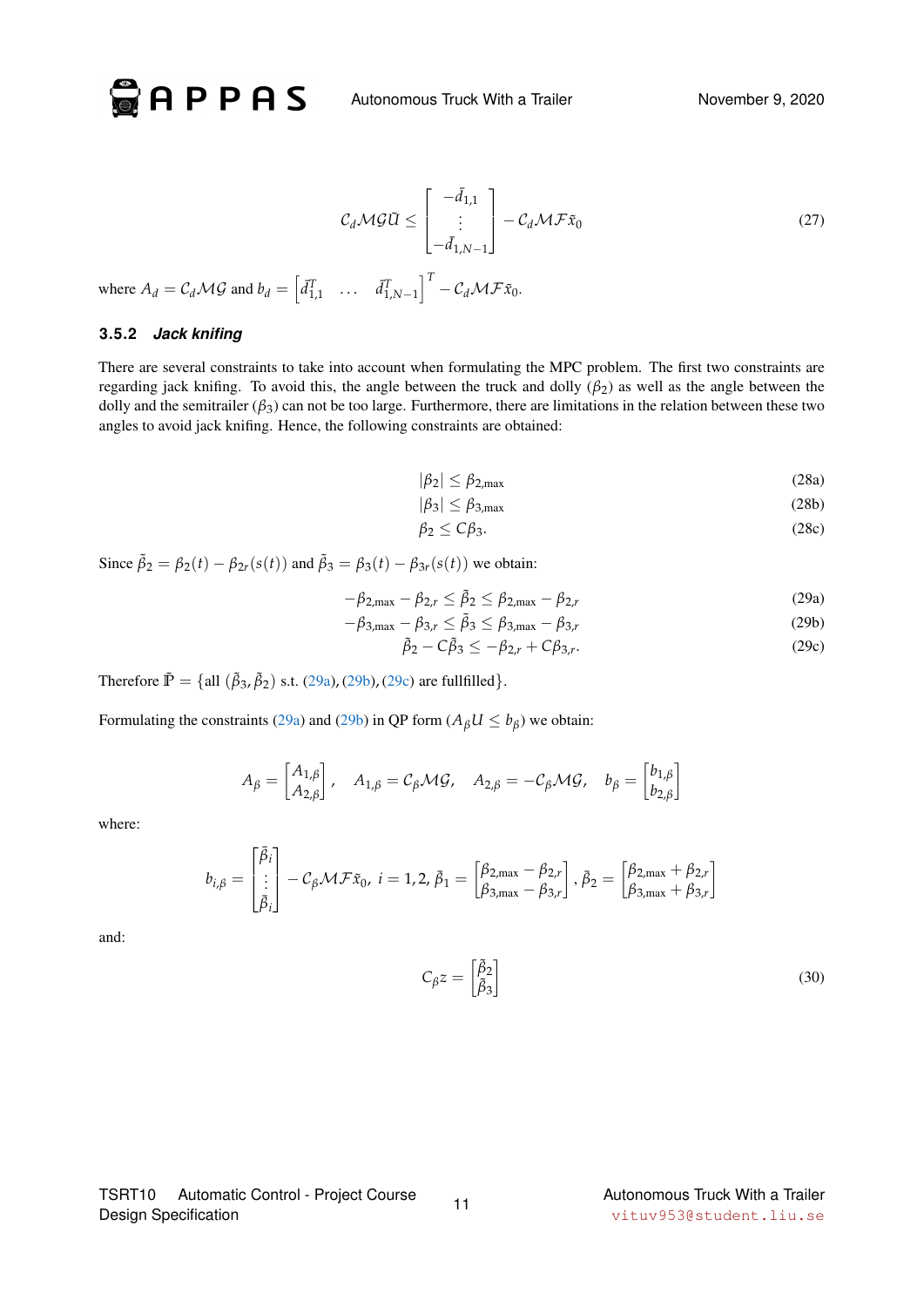**APPAS** Autonomous Truck With a Trailer November 9, 2020

$$
\mathcal{C}_{\beta} = \begin{bmatrix} C_{\beta} & & & \\ & C_{\beta} & & \\ & & \ddots & \\ & & & C_{\beta} \end{bmatrix} .
$$
 (31)

When formulating the constraint [\(29c\)](#page-10-4) in QP form, we obtain:

$$
A_{\beta} = \begin{bmatrix} 1 & -C \end{bmatrix} C_{\beta} \mathcal{I} \mathcal{M} \mathcal{G}, \quad b_{\beta} = \begin{bmatrix} -\beta_{2,r} + C\beta_{3,r} \\ \vdots \\ -\beta_{2,r} + C\beta_{3,r} \end{bmatrix}.
$$

### **3.5.3** *Steering*

.

Due to limitations in the the steering, the steering angle  $\alpha$  can not be too large. Hence, the following constraint must be taken into account:

<span id="page-15-0"></span>
$$
-\alpha_{\max} \le \alpha \le \alpha_{\max}.\tag{32}
$$

Therefore, since the curvature  $u = \frac{\tan(\alpha)}{L_1}$  $\frac{n(\alpha)}{L_1}$  and  $u_{\text{max}} = \frac{\tan(\alpha_{\text{max}})}{L_1}$  $\frac{(\mu_{\max})}{L_1}$ ,

$$
-u_{max} \le u \le u_{max} \iff -u_{max} - u_r \le \tilde{u} \le u_{max} - u_r. \tag{33}
$$

The tractor curvature rate also has to be limited. Hence, we obtain:

<span id="page-15-1"></span>
$$
-u_{max} \le u \le u_{max}.\tag{34}
$$

Using Euler forward discretization, this is done by constraining the slew rate:

$$
-c_{\max,k}\Delta_s \leq (\tilde{u}_k - \tilde{u}_{k-1}) - (u_{r,k} - u_{r,k-1}) \leq c_{\max,k}\Delta_s \tag{35}
$$

where  $c_{\text{max}} = \frac{\dot{u}_{\text{max}}}{|v|C_1(\beta_2,\beta_3)}$  $\frac{i_{\text{max}}}{|v|C_1(\beta_2,\beta_3,u)\cos\tilde{\theta}_3}$ . Therefore  $\tilde{U} = \{\text{all } \tilde{u} \text{ such that } (33) \text{ and } (35) \text{ are fulfilled}\}.$  $\tilde{U} = \{\text{all } \tilde{u} \text{ such that } (33) \text{ and } (35) \text{ are fulfilled}\}.$  $\tilde{U} = \{\text{all } \tilde{u} \text{ such that } (33) \text{ and } (35) \text{ are fulfilled}\}.$  $\tilde{U} = \{\text{all } \tilde{u} \text{ such that } (33) \text{ and } (35) \text{ are fulfilled}\}.$  $\tilde{U} = \{\text{all } \tilde{u} \text{ such that } (33) \text{ and } (35) \text{ are fulfilled}\}.$ 

Expressing  $(33)$  and  $(35)$  in QP form we obtain:

$$
A_u = \begin{bmatrix} A_{1,u} \\ A_{2,u} \end{bmatrix}, \quad A_{1,u} = \begin{bmatrix} I & \dots & 0 \\ \vdots & \ddots & 0 \\ 0 & & I \end{bmatrix}, \quad A_{2,u} = -A_{1,u}, \quad b_u = \begin{bmatrix} b_{1,u} \\ b_{2,u} \end{bmatrix},
$$

where 
$$
b_{1,u} = \begin{bmatrix} u_{\text{max}} - u_r \\ \vdots \\ u_{\text{max}} - u_r \end{bmatrix}
$$
,  $b_{2,u} = \begin{bmatrix} u_{\text{max}} + u_r \\ \vdots \\ u_{\text{max}} + u_r \end{bmatrix}$ .

TSRT10 Automatic Control - Project Course Design Specification <sup>12</sup> Autonomous Truck With a Trailer

<vituv953@student.liu.se>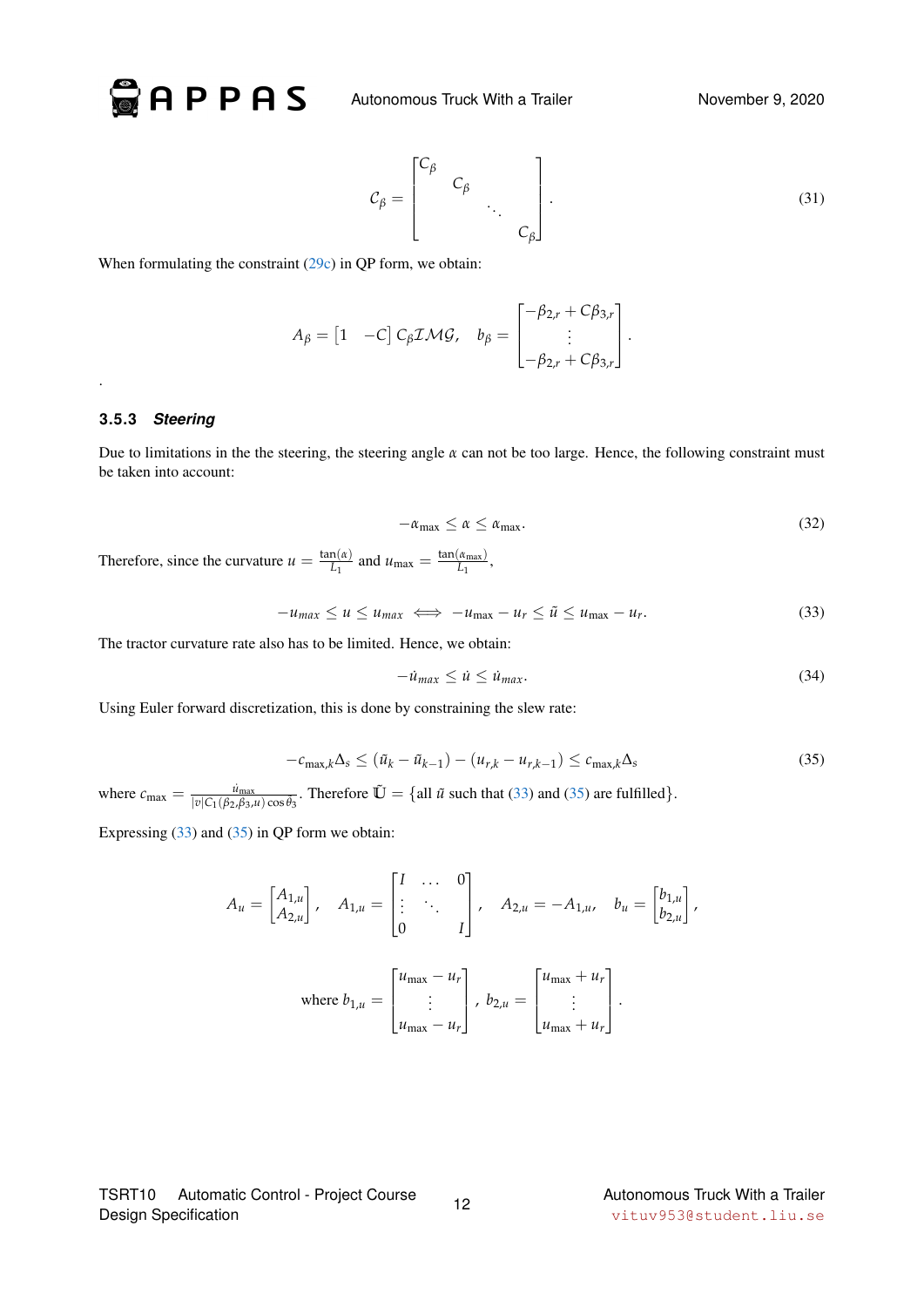

Expressing [\(35\)](#page-15-1) in QP-form we obtain:

$$
A_{u} = \begin{bmatrix} A_{1,u} \\ A_{2,u} \end{bmatrix}, A_{1,u} = \begin{bmatrix} 0 & 0 & \dots & 0 \\ -I & I & & \\ \vdots & & \ddots & \\ 0 & & -I & I \end{bmatrix}, A_{2,u} = -A_{1,u}, b_{u} = \begin{bmatrix} b_{1,u} \\ b_{2,u} \end{bmatrix},
$$
  
where  $b_{1,u} = \begin{bmatrix} c_{\max,k} \Delta_{s} + (u_{r,k} - u_{r,k-1}) \\ \vdots \\ c_{\max,k} \Delta_{s} + (u_{r,k} - u_{r,k-1}) \end{bmatrix}, b_{2,u} = \begin{bmatrix} 0 & 0 & \\ c_{\max,k} \Delta_{s} - (u_{r,k} - u_{r,k-1}) \\ \vdots & \vdots \\ c_{\max,k} \Delta_{s} - (u_{r,k} - u_{r,k-1}) \end{bmatrix}.$ 

#### <span id="page-16-0"></span>**3.6 Input and output structure**

To control the truck and trailer, the MPC system will need relevant states and a reference path as inputs. The outputs of the MPC system will be the control signals and predicted states, which are calculated based on the inputs.

The MPC node will subscribe to several topics, presented in Table [1,](#page-8-2) to get the inputs. This data will be a state vector for the truck including position, orientation and joint angles. A reference path including multiple future states together with reference curvatures *u<sup>r</sup>* . Furthermore the MPC will get information of virtual obstacles in the world together with a goal position. Finally the MPC will get the weight matrices to enable the operator to easily weigh the controlled signals.

The control signals sent to the EV3 unit are the steering angle of the truck's front wheels and the velocity orientation of the truck. This orientation will either be 1, -1 or 0 depending on if the truck should move forwards, backwards or not move. Another option is to use a controller that controls the velocity in the interval  $[-1, 1]$  instead. The EV3 unit will then convert the steering angle and velocity orientation to appropriate currents. These are sent to the two actuators on the truck that control the steering angle and velocity. The control signals are sent via an USB cable, connected between the RPi and the EV3 unit. Signals will be sent when the MPC system have calculated an optimal control signal.

The visualization system is supposed to display the planned path from the MPC controller. To enable this, the MPC node will publish a state vector *X*, containing all positions needed to display the path, on a topic. The vector will be published when the MPC system has calculated an optimal control signal.

The state observer has to use the control signals from the MPC controller to estimate states. Hence, the MPC node will not only send them through USB to the EV3 unit but also publish them on a topic.

# <span id="page-16-1"></span>**3.7 Calibration of steering angle**

To eliminate the possible bias of the steering angle of the tractor's front wheels a calibrations phase will be implemented at the start of deployment. This is done to capture potential behaviors, e.g. wheel slip, that bring about the angular bias. This calibration phase will be executed as follows: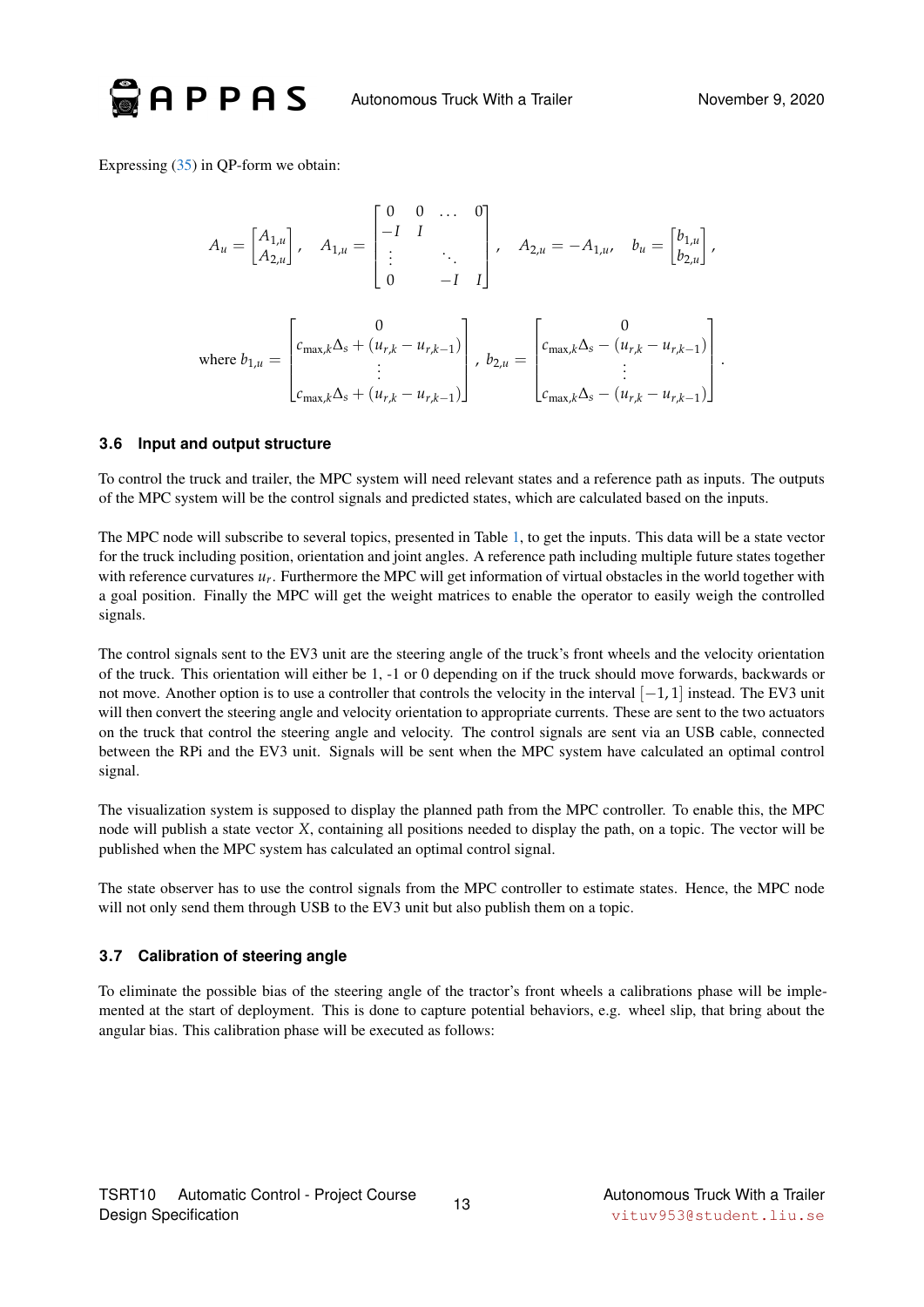

1. The truck is placed in an arbitrary position and orientation.

APPAS

- 2. A control signal will be sent to the truck with the command to drive straight forward.
- 3. After an appropriate time, a control signal will be sent to the truck with the command to stop: an appropriate deceleration until  $v = 0$  is achieved.
- <span id="page-17-0"></span>4. As the longitudinal velocity *v* is constant and known and the truck's pose at the start point and end point are also known, the bias of the steering angle can be calculated by taking the angular difference  $\varphi$  between the tractor's orientation and the planned path  $\alpha_r$  using the definitions in Figure [6.](#page-17-0)



Figure 6: Illustration of the calibration phase of the steering angle. Red dashed line represent the planned path straight ahead. Blue dotted line represent the orientation of the tractor. a) The starting point of the calibration phase. The wheels are presumed to face straight forward at start. b) Presents a probable endpoint. The appropriate time interval between a) and **b**) is given as  $\Delta T$ .  $\varphi$  is the bias of the steering angular after  $\Delta T$ .

As the sampling characteristics of all involved subsystems are known can the bias of the steering angle be scaled down to each sample iteration yielding the steering bias per sample iteration  $\varphi_s$ .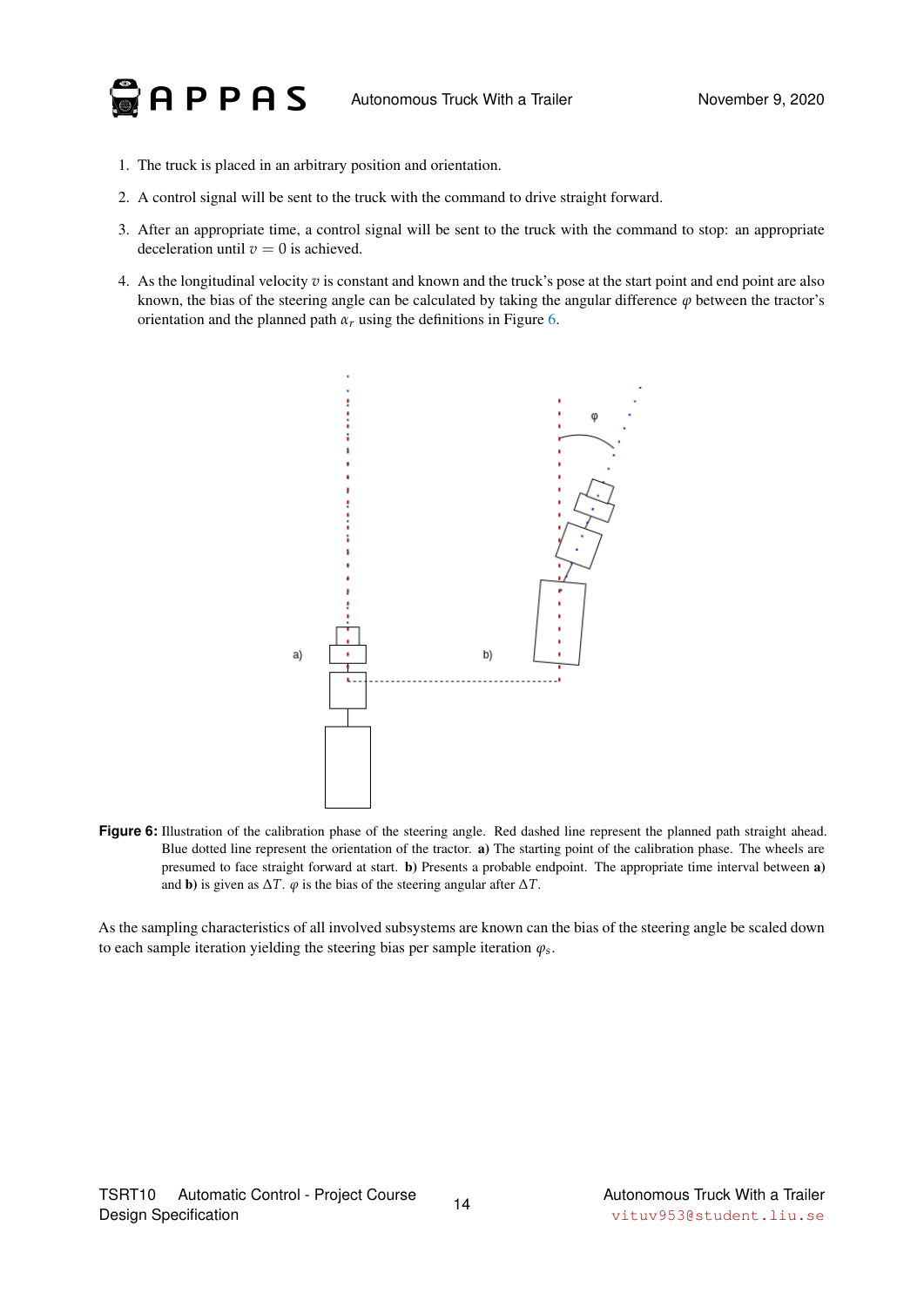# <span id="page-18-0"></span>4 COMMUNICATIONS SYSTEM

The communications system consists of the computing unit, RPi 4, along with a power supply unit.

# <span id="page-18-1"></span>**4.1 Problem description**

There is no implementation of the RPi on the truck currently. For this year's project the task will be to implement the computing unit, install all the required software and migrate existing nodes in ROS. Another problem is to figure out where to place the RPi and the power supply on the truck.

# <span id="page-18-2"></span>**4.2 Communication with EV3**

Sending and receiving data from an EV3 can be made using different types of technologies. Since both the EV3 and the RPi have Bluetooth, using a standard Bluetooth protocol is possible. However, sending and receiving data using any type of wireless connection is a suboptimal solution. A wired solution is to prefer for this application. There are several already existing interfaces for both wired and wireless connection.

# **4.2.1** *USB connection*

The EV3 has a 2.0 Mini-B port which the RPi can connect to. The EV3 USB device has a configuration with one interface and two end points, one for sending data and one for receiving data. Every message sent and received has a size of 1024 bytes and follows a specific format, otherwise, the message will be ignored or not sent at all by the EV3. The speed of the communication is up to 480 MBit/s when using a wired USB connection.

# **4.2.2** *Bluetooth connection*

The RPi and the EV3 must have Bluetooth enabled to be able to couple the two devices. The coupling of the devices can be initiated either from the EV3 or from the RPi as it will be done in this project. Bluetooth 2.1+ EDR is used on the EV3 which has a communication speed of 2.1 MBit/s, which is significantly lower than the USB connection.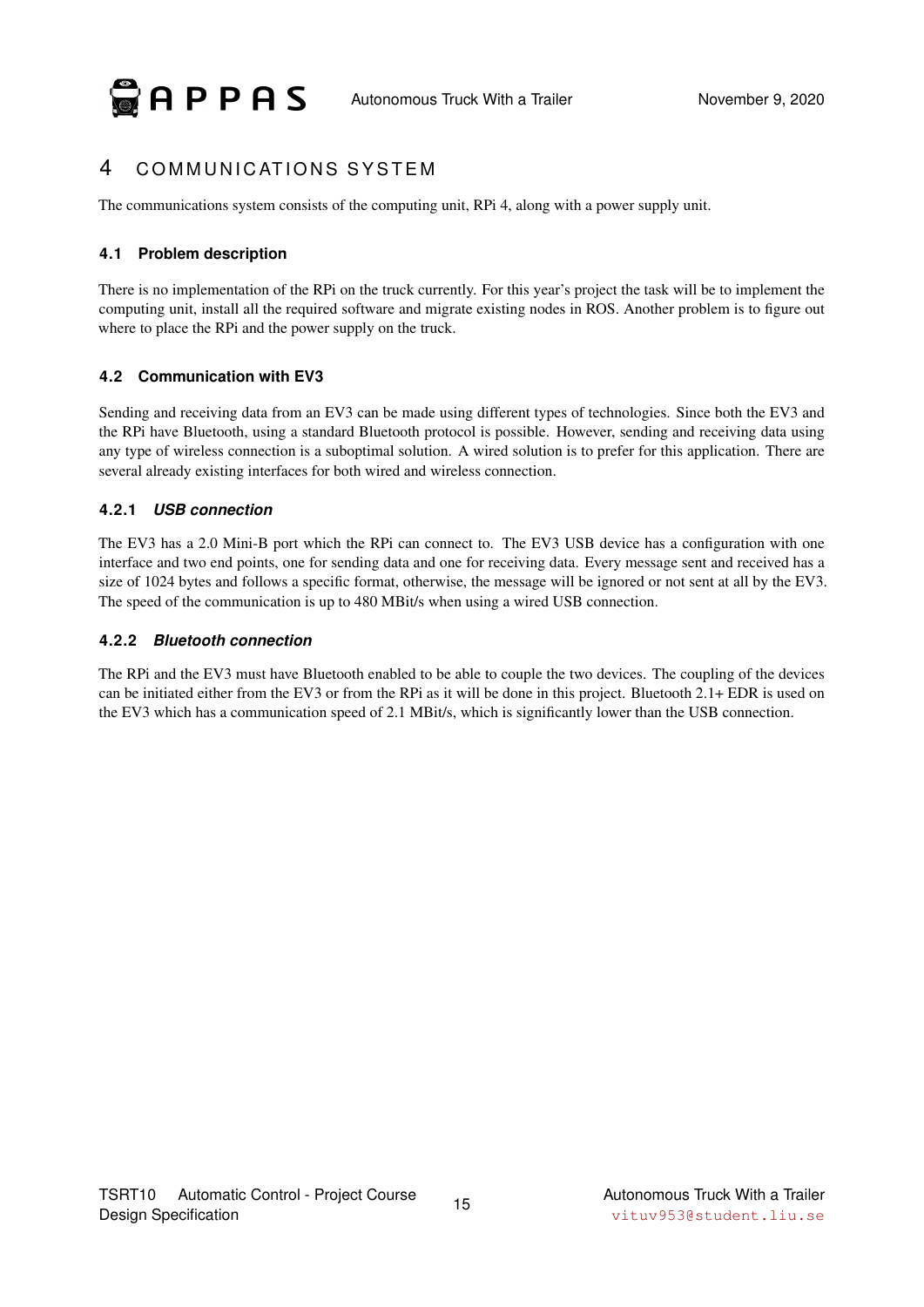# <span id="page-19-0"></span>5 VISUALIZATION SYSTEM

This section will describe the visualization system. The visualization system will be implemented on a computer which will be connected to a projector in Visionen, this to be able to project the map provided by the system.

# <span id="page-19-1"></span>**5.1 Problem description**

<span id="page-19-5"></span>The main goal for the visualization system is to illustrate the map that the truck is navigating within. It will display the different virtual obstacles as well as the goal state for the truck, which for example could be a virtual loading bay, as Figure [7](#page-19-5) shows. Furthermore, the system will show the optimized, calculated path for the truck, path from MPC controller, improved path from motion planner and also the path the truck has taken so far. Figure [7](#page-19-5) shows an example of how it will look.



**Figure 7:** Visualization system

# <span id="page-19-2"></span>**5.2 Wireless connection with RPi**

The calculated and improved updated path from the planner will be communicated from the RPi to the computer connected to the projectors in Visionen via ROS topics.

# <span id="page-19-3"></span>**5.3 Calibration**

To make sure that the obstacles are visualized in the right positions a calibration has to be made. The reason for this is to make sure that the coordinates of the visualized obstacles match the positions known to the RPi. If the positions does not match some error message will be sent to the RPi on the truck.

# <span id="page-19-4"></span>**5.4 Visualized paths**

The visualization system will show the path driven by the truck. This implementation will import the position of the truck from the state observer and update the position of the truck in the map. As the mission proceeds the updated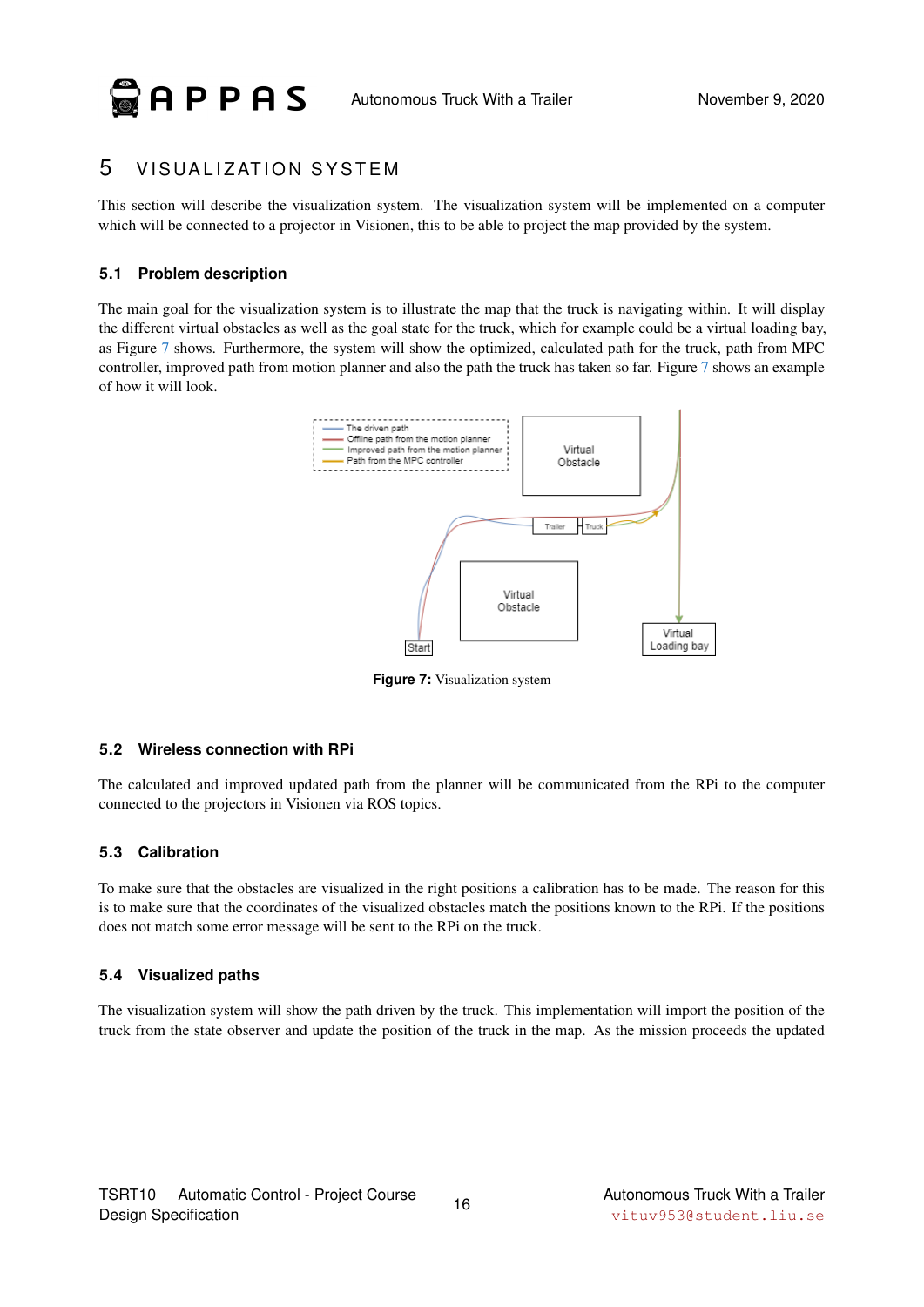

position will generate a path which will be shown in the map by the visualization system, seen as the blue path in Figure [7.](#page-19-5) During the mission a plan will be calculated and updated by the MPC controller, this path will be displayed in the visualization, seen as the orange path in Figure [7.](#page-19-5) In the beginning of a mission the planned motion path will be sent from the RPi to the visualization system, this plan will be shown so the audience can see which path the truck is supposed to take, seen as the red path in Figure [7.](#page-19-5)

# **5.4.1** *Offline*

The initial path, given by the RPi to the visualization system, in the beginning of the mission will be shown in the visualization throughout the whole mission.

# **5.4.2** *Online*

As the mission for the truck proceeds a new updated path will be calculated by the motion planner at some frequency. This new path will then be displayed in the visualization system just like the initial path, seen as the green path in Figure [7.](#page-19-5)